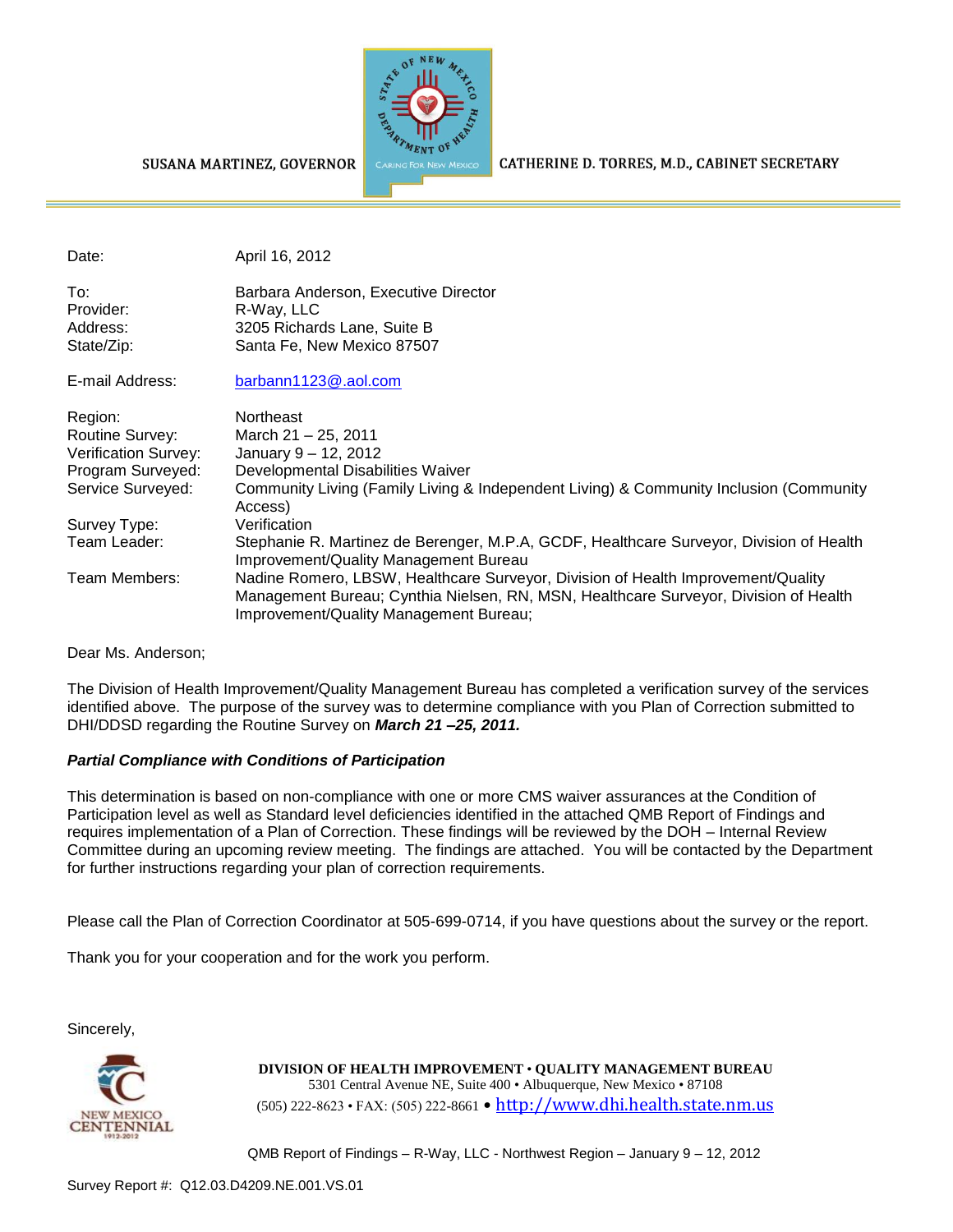Stephanie R. Martinez de Berenger, M.P.A., GCDF

Stephanie R. Martinez de Berenger, M.P.A., GCDF Team Lead/Healthcare Surveyor Division of Health Improvement Quality Management Bureau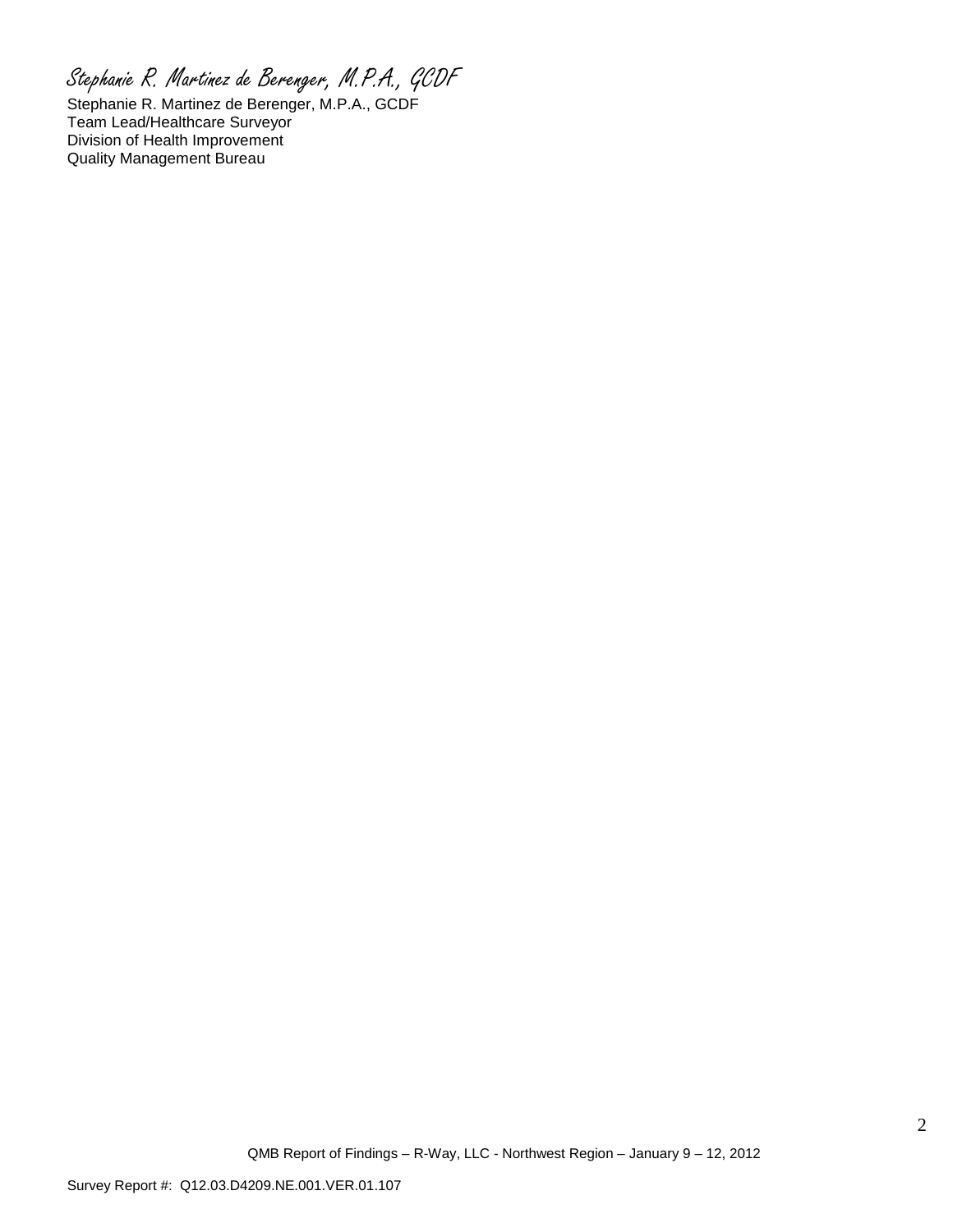| <b>Survey Process Employed:</b>            |                                                                                                                                                                                              |                                                                                                                                                                                                 |
|--------------------------------------------|----------------------------------------------------------------------------------------------------------------------------------------------------------------------------------------------|-------------------------------------------------------------------------------------------------------------------------------------------------------------------------------------------------|
| <b>Entrance Conference Date:</b>           | January 9, 2012                                                                                                                                                                              |                                                                                                                                                                                                 |
| Present:                                   | $R - Way$ , LLC                                                                                                                                                                              | Angela Medina, Office Manager                                                                                                                                                                   |
|                                            | <b>DOH/DHI/QMB</b><br>Lead/Healthcare Surveyor                                                                                                                                               | Stephanie R. Martinez de Berenger, M.P.A., GCDF, Team<br>Nadine Romero, LBSW, Healthcare Surveyor<br>Cynthia Nielsen, MSN, RN, Healthcare Surveyor                                              |
| <b>Exit Conference Date:</b>               | January 12, 2012                                                                                                                                                                             |                                                                                                                                                                                                 |
| Present:                                   | <u>R – Way, LLC</u><br>Barbara Anderson, Executive Director<br>Angela Medina, Office Manager<br>Eloy Montoya, LPN<br>Brenda Solozano, Service Coordinator<br>John Acuna, Service Coordinator |                                                                                                                                                                                                 |
|                                            | <b>DOH/DHI/QMB</b><br>Lead/Healthcare Surveyor                                                                                                                                               | Stephanie R. Martinez de Berenger, M.P.A, GCDF, Team<br>Nadine Romero, LBSW, Healthcare Surveyor                                                                                                |
| <b>Total Homes Visited</b>                 | Number:                                                                                                                                                                                      | 11                                                                                                                                                                                              |
| <b>Family Homes Visited</b><br>$\bullet$   | Number:                                                                                                                                                                                      | 11                                                                                                                                                                                              |
| <b>Administrative Locations Visited</b>    | Number:                                                                                                                                                                                      | 2 (3205 Richards Lane Suite B, Santa Fe, NM 87507<br>& 312 Dee Bibs Industrial Road, Las Vegas, New Mexico 87701)                                                                               |
| <b>Total Sample Size</b>                   | Number:                                                                                                                                                                                      | 16<br>1 - Jackson Class Members<br>15 - Non-Jackson Class Members<br>11 - Family Living<br>2 - Independent Living<br>4 - Community Access                                                       |
| Persons Served Interviewed                 | Number:                                                                                                                                                                                      | 11                                                                                                                                                                                              |
| <b>Persons Served Observed</b>             | Number:                                                                                                                                                                                      | 5 (One Individual was out of town and not available<br>for interview during the on-site visit. Four other Individuals did not<br>require visits or observation during the verification survey). |
| Records Reviewed (Persons Served)          | Number:                                                                                                                                                                                      | 12                                                                                                                                                                                              |
| Direct Service Professionals Interviewed   | Number:                                                                                                                                                                                      | 12                                                                                                                                                                                              |
| Direct Service Professionals Record Review | Number:                                                                                                                                                                                      | 79                                                                                                                                                                                              |
| <b>Service Coordinator Record Review</b>   | Number:                                                                                                                                                                                      | 4                                                                                                                                                                                               |
| <b>Administrative Files Reviewed</b>       | <b>Billing Records</b><br><b>Medical Records</b><br>٠                                                                                                                                        | Incident Management Records                                                                                                                                                                     |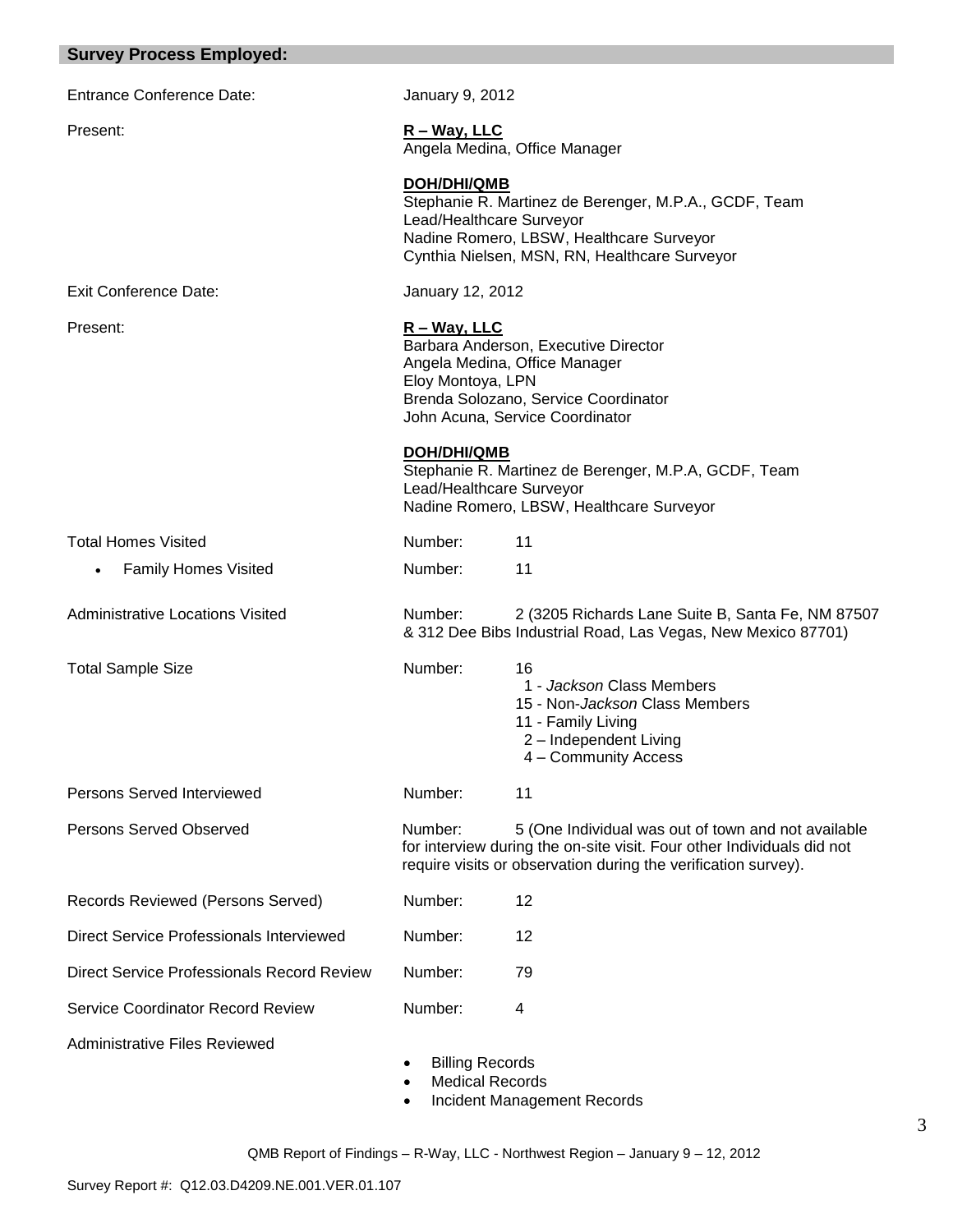- Personnel Files
- Training Records
- Agency Policy and Procedure
- Caregiver Criminal History Screening Records
- **Employee Abuse Registry**
- Human Rights Notes and/or Meeting Minutes
- **•** Evacuation Drills
- Quality Assurance / Improvement Plan
- CC: Distribution List: DOH Division of Health Improvement
	- DOH Developmental Disabilities Supports Division
	- DOH Office of Internal Audit
	- HSD Medical Assistance Division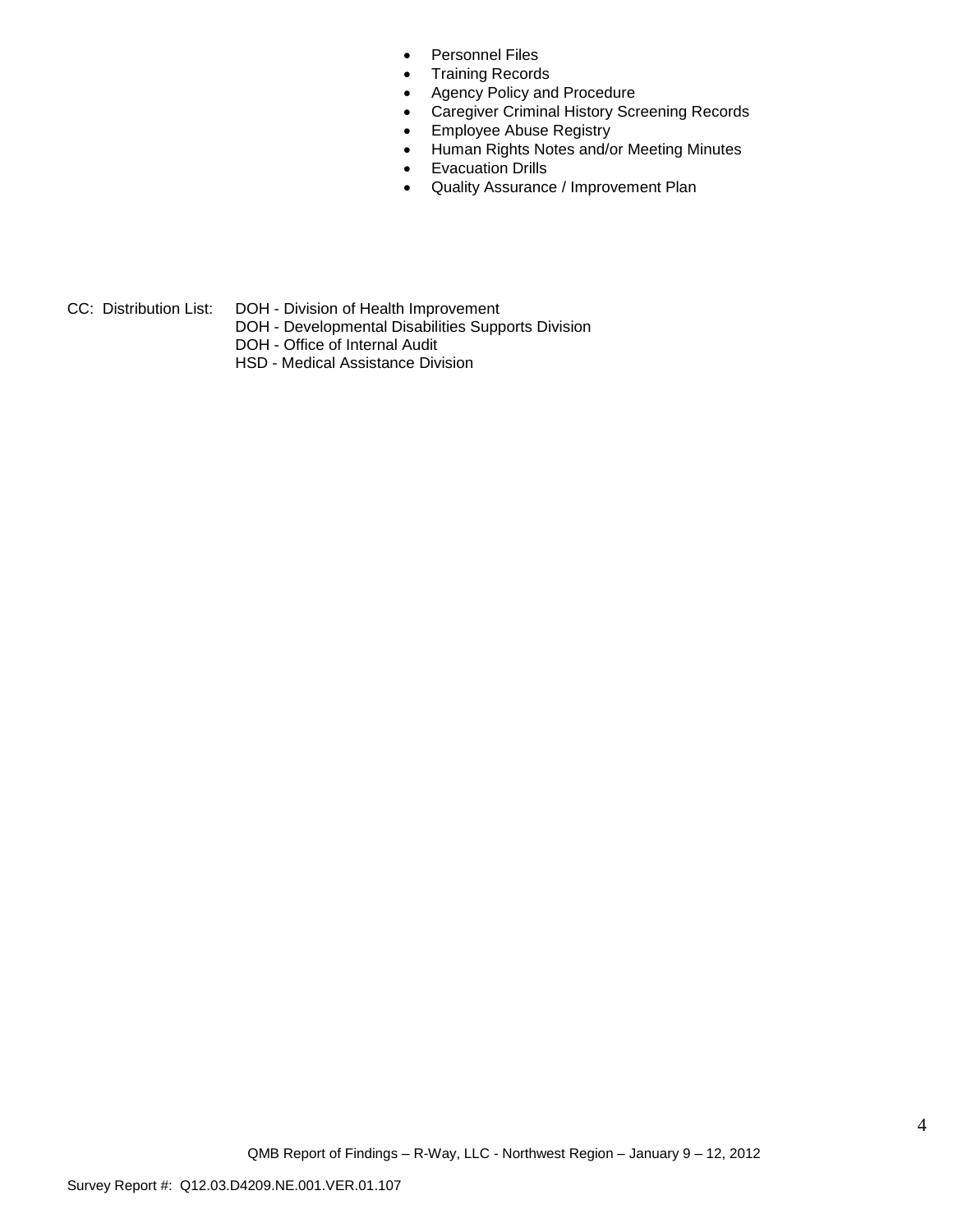# **QMB Determinations of Compliance**

"Compliance with Conditions of Participation"

The QMB determination of "Compliance with Conditions of Participation," indicates that a provider is in compliance with all 'Conditions of Participation,' (CoP) but may have standard level deficiencies (deficiencies which are not at the condition level) out of compliance. The agency has obtained a level of compliance such that there is a minimal potential for harm to individuals' health and safety. To qualify for a determination of Compliance with Conditions of Participation, the provider must be in compliance with *all* Conditions of Participation.

"Partial-Compliance with Conditions of Participation"

The QMB determination of "Partial-Compliance with Conditions of Participation" indicates that a provider is out of compliance with one (1) to three (3) 'Conditions of Participation.' This partialcompliance, if not corrected, may result in a serious negative outcome or the potential for more than minimal harm to individuals' health and safety. The Agency may also have standard level deficiencies (deficiencies which are not at the condition level).

Providers receiving a repeat determination of 'Partial-Compliance' for repeat deficiencies of CoPs may be referred by the Quality Management Bureau to the Internal Review Committee (IRC) for consideration of remedies and possible actions.

"Non-Compliant with Conditions of Participation":

The QMB determination of "Non-Compliance with Conditions of Participation," indicates a provider is significantly out of compliance with Conditions of Participation and/or has:

- Four (4) Conditions of Participation out of compliance.
- Multiple findings of widespread non-compliance with any standard or regulation with a significant potential for more than minimal harm.

Any finding of actual harm or Immediate Jeopardy.

The Agency may also have standard level deficiencies (deficiencies which are not at the condition level).

Providers receiving a repeat determination of 'Non-Compliance' will be referred by Quality Management Bureau to the Internal Review Committee (IRC) for consideration of remedies and possible actions.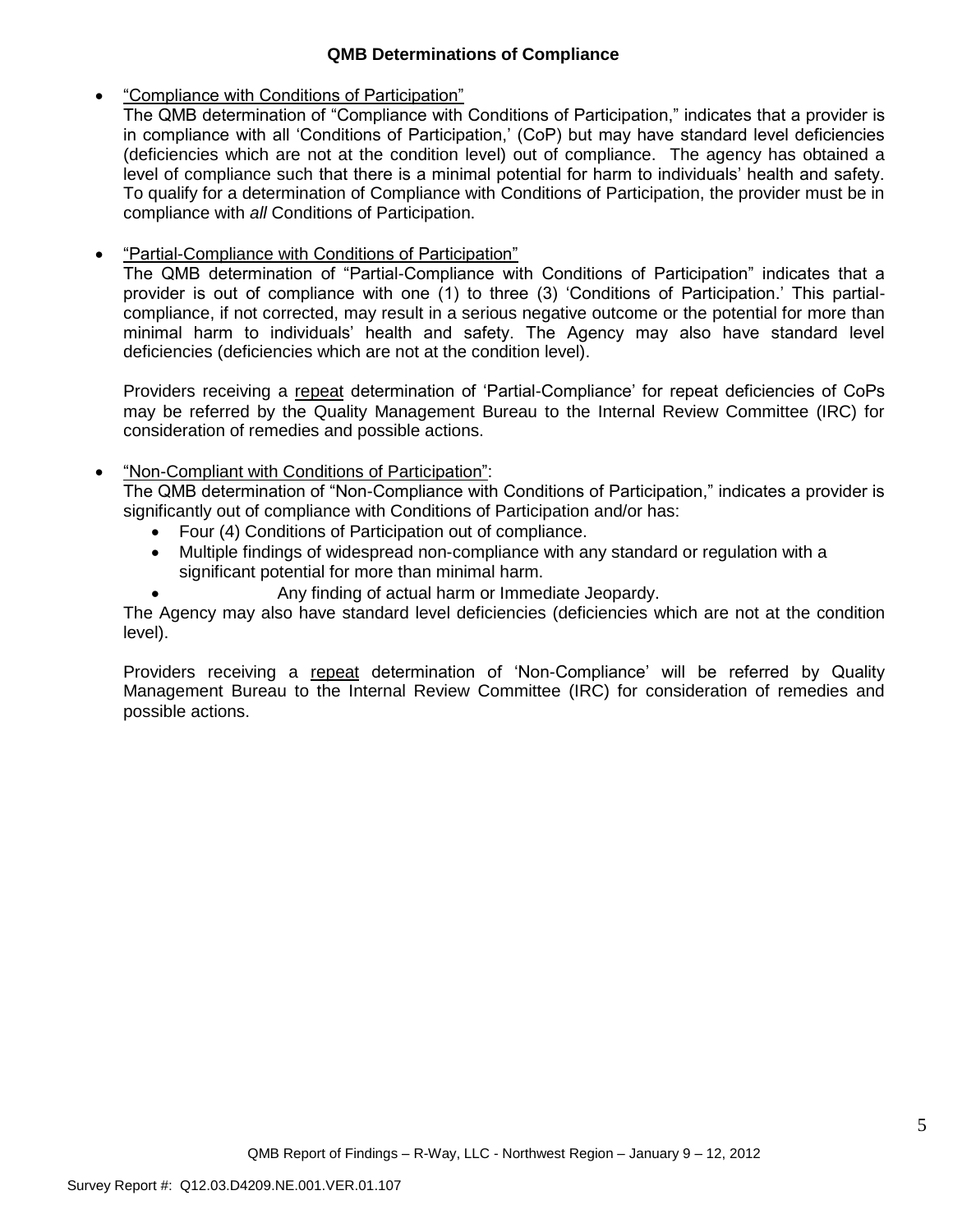# **Attachment C**

### **Guidelines for the Provider Informal Reconsideration of Finding (IRF) Process**

# **Introduction:**

Throughout the QMB Survey process, surveyors are openly communicating with providers. Open communication means surveyors have clarified issues and/or requested missing information before completing the review through the use of the signed/dated "Document Request," or "administrative Needs," etc. forms. Regardless, there may still be instances where the provider disagrees with a specific finding. Providers may use the following process to informally dispute a finding.

### **Instructions:**

- 1. The Informal Reconsideration of the Finding (IRF) request must be in writing to the QMB Deputy Bureau Chief **within 10 business days** of receipt of the final Report of Findings.
- 2. The written request for an IRF *must* be completed on the QMB Request for Informal Reconsideration of Finding form available on the QMB website:<http://dhi.health.state.nm.us/qmb>
- 3. The written request for an IRF must specify in detail the request for reconsideration and why the finding is inaccurate.
- 4. The IRF request must include all supporting documentation or evidence.
- 5. If you have questions about the IRC process, email the IRF Chairperson, Scott Good at [scott.good@state.nm.us](mailto:scott.good@state.nm.us) for assistance.

# **The following limitations apply to the IRF process:**

- The request for an IRF and all supporting evidence must be received within 10 business days.
- Findings based on evidence requested during the survey and not provided may not be subject to reconsideration.
- The supporting documentation must be new evidence not previously reviewed or requested by the survey team.
- Providers must continue to complete their Plan of Correction during the IRF process
- Providers may not request an IRF to challenge the sampling methodology.
- Providers may not request an IRF based on disagreement with the nature of the standard or regulation.
- Providers may not request an IRF to challenge the team composition.
- Providers may not request an IRF to challenge the DHI/QMB determination of compliance or the length of their DDSD provider contract.

A Provider forfeits the right to an IRF if the request is not made within 10 business days of receiving the report and/or does not include all supporting documentation or evidence to show compliance with the standards and regulations.

The IRF Committee will review the request, the Provider will be notified in writing of the ruling; no face-toface meeting will be conducted.

When a Provider requests that a finding be reconsidered, it does not stop or delay the Plan of Correction process. **Providers must continue to complete the Plan of Correction, including the finding in dispute regardless of the IRF status.** If a finding is removed or modified, it will be noted and removed or modified from the Report of Findings. It should be noted that in some cases a Plan of Correction may be completed prior to the IRF process being completed. The provider will be notified in writing on the decisions of the IRF committee.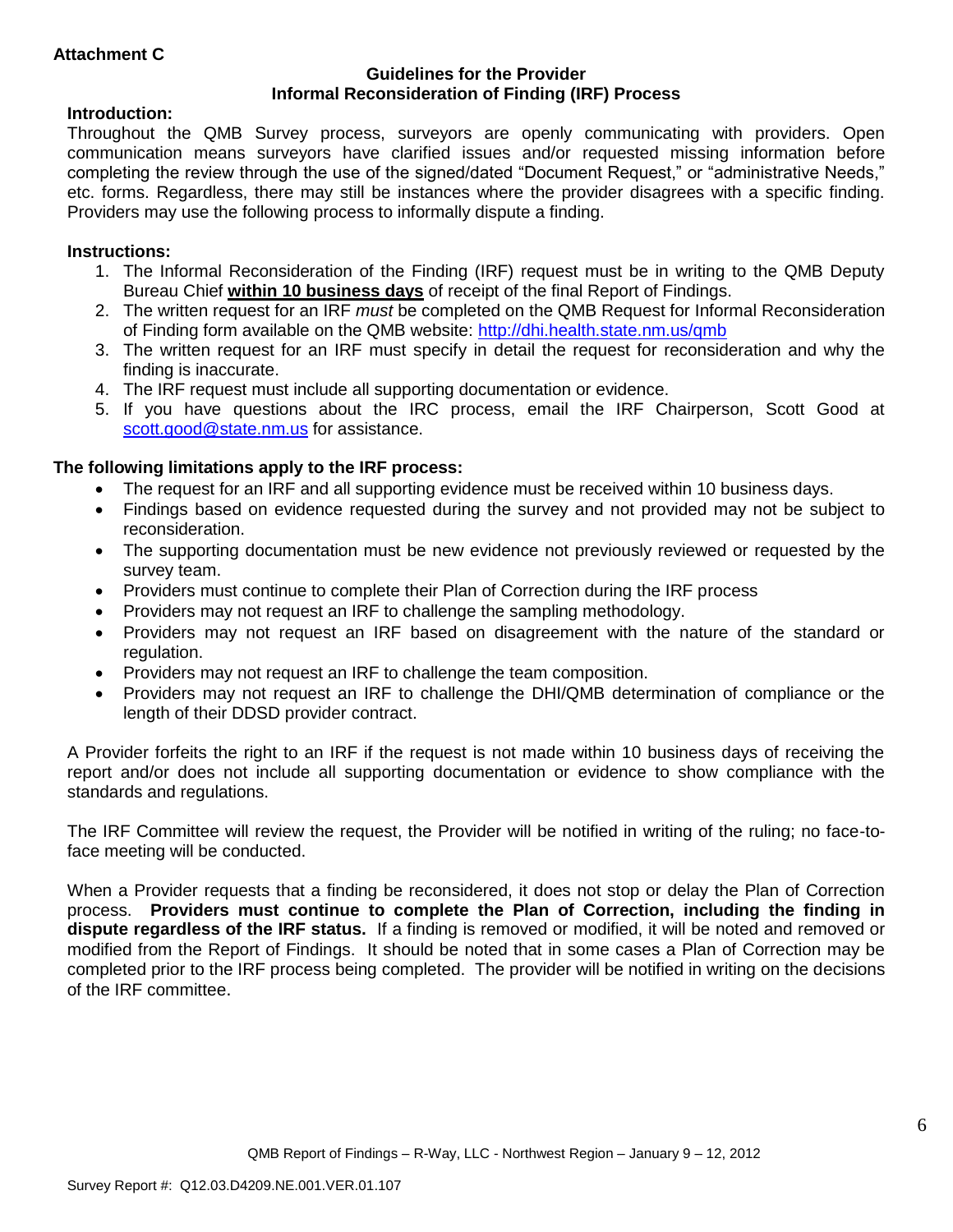# **Agency: R-Way, LLC – Northeast Region** Program: Developmental Disabilities Waiver Service: **Community Living (Family Living & Independent Living) & Community Inclusion (Community Access)** Monitoring Type: Verification Survey **Routine Survey: March 21 – 25, 2011 Verification Survey: January 9 – 12, 2012**

| <b>Standard of Care</b>                                                                                                                                                                                                                                                                                                                                                                                                                                                                                                                                                                                                                                                                                                                                                                                                                                                                                                                                                                                                                                                                                                                                                                                                                          | March 21 - 25, 2011 Deficiencies                                                                                                                                                                                                                                                                                                                                                                                                                                                                                                                                                                                                                                                                                       | <b>January 9 - 12,2012</b>                                                                                                                                                                                                                                                                                                                                                |
|--------------------------------------------------------------------------------------------------------------------------------------------------------------------------------------------------------------------------------------------------------------------------------------------------------------------------------------------------------------------------------------------------------------------------------------------------------------------------------------------------------------------------------------------------------------------------------------------------------------------------------------------------------------------------------------------------------------------------------------------------------------------------------------------------------------------------------------------------------------------------------------------------------------------------------------------------------------------------------------------------------------------------------------------------------------------------------------------------------------------------------------------------------------------------------------------------------------------------------------------------|------------------------------------------------------------------------------------------------------------------------------------------------------------------------------------------------------------------------------------------------------------------------------------------------------------------------------------------------------------------------------------------------------------------------------------------------------------------------------------------------------------------------------------------------------------------------------------------------------------------------------------------------------------------------------------------------------------------------|---------------------------------------------------------------------------------------------------------------------------------------------------------------------------------------------------------------------------------------------------------------------------------------------------------------------------------------------------------------------------|
|                                                                                                                                                                                                                                                                                                                                                                                                                                                                                                                                                                                                                                                                                                                                                                                                                                                                                                                                                                                                                                                                                                                                                                                                                                                  |                                                                                                                                                                                                                                                                                                                                                                                                                                                                                                                                                                                                                                                                                                                        | Verification Survey - New and Repeat                                                                                                                                                                                                                                                                                                                                      |
|                                                                                                                                                                                                                                                                                                                                                                                                                                                                                                                                                                                                                                                                                                                                                                                                                                                                                                                                                                                                                                                                                                                                                                                                                                                  |                                                                                                                                                                                                                                                                                                                                                                                                                                                                                                                                                                                                                                                                                                                        | <b>Deficiencies</b>                                                                                                                                                                                                                                                                                                                                                       |
| Tag # 1A11.1 (CoP) Transportation Training                                                                                                                                                                                                                                                                                                                                                                                                                                                                                                                                                                                                                                                                                                                                                                                                                                                                                                                                                                                                                                                                                                                                                                                                       | <b>Scope and Severity Rating: E</b>                                                                                                                                                                                                                                                                                                                                                                                                                                                                                                                                                                                                                                                                                    | <b>Standard Level Deficiency</b>                                                                                                                                                                                                                                                                                                                                          |
| Developmental Disabilities (DD) Waiver Service<br>Standards effective 4/1/2007<br><b>CHAPTER 1 II. PROVIDER AGENCY</b><br><b>REQUIREMENTS:</b> The objective of these standards<br>is to establish Provider Agency policy, procedure and<br>reporting requirements for DD Medicaid Waiver<br>program. These requirements apply to all such<br>Provider Agency staff, whether directly employed or<br>subcontracting with the Provider Agency. Additional<br>Provider Agency requirements and personnel<br>qualifications may be applicable for specific service<br>standards<br>Department of Health (DOH) Developmental<br><b>Disabilities Supports Division (DDSD) Policy</b><br>Training Requirements for Direct Service Agency<br>Staff Policy Eff Date: March 1, 2007<br><b>II. POLICY STATEMENTS:</b><br>I. Staff providing direct services shall complete<br>safety training within the first thirty (30) days of<br>employment and before working alone with an<br>individual receiving services. The training shall<br>address at least the following:<br>1. Operating a fire extinguisher<br>2. Proper lifting procedures<br>3. General vehicle safety precautions (e.g., pre-trip<br>inspection, removing keys from the ignition when | Based on record review and interview, the Agency<br>failed to provide staff training regarding the safe<br>operation of the vehicle, assisting passengers and<br>safe lifting procedures for 14 of 88 Direct Service<br>Professionals.<br>No documented evidence was found of the<br>following required training:<br>• Transportation (DSP #47, 51, 57, 68, 77, 85, 114,<br>116, 117, 119, 120 & 127)<br>When DSP were asked if they had received<br>transportation training including training on<br>wheelchair tie downs and van lift safety the<br>following was reported:<br>• DSP #54 stated, "No."<br>• DSP #78 stated, "Yes, from the PT, but nothing<br>from R-Way; training from therapist and van<br>place." | <b>New &amp; Repeat Findings:</b><br>Based on record review, the Agency failed to provide<br>staff training regarding the safe operation of the<br>vehicle, assisting passengers and safe lifting<br>procedures for 2 of 79 Direct Service Professionals.<br>No documented evidence was found of the<br>following required training:<br>• Transportation (DSP #150 & 151) |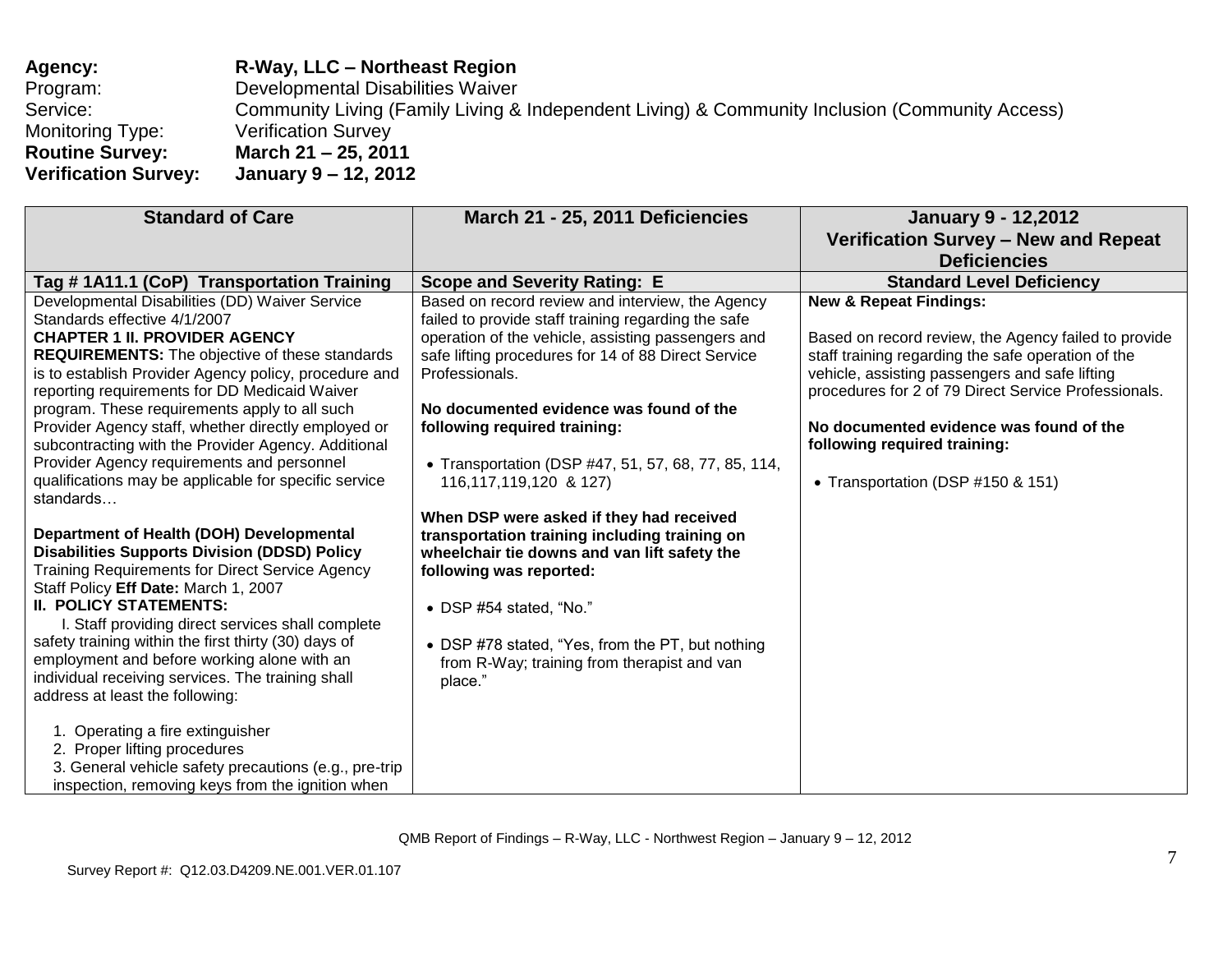| not in the driver's seat)<br>4. Assisting passengers with cognitive and/or<br>physical impairments (e.g., general guidelines for<br>supporting individuals who may be unaware of<br>safety issues involving traffic or those who require<br>physical assistance to enter/exit a vehicle)<br>5. Operating wheelchair lifts (if applicable to the<br>staff's role)<br>6. Wheelchair tie-down procedures (if applicable to<br>the staff's role)<br>7. Emergency and evacuation procedures (e.g.,<br>roadside emergency, fire emergency) |  |
|--------------------------------------------------------------------------------------------------------------------------------------------------------------------------------------------------------------------------------------------------------------------------------------------------------------------------------------------------------------------------------------------------------------------------------------------------------------------------------------------------------------------------------------|--|
|                                                                                                                                                                                                                                                                                                                                                                                                                                                                                                                                      |  |
|                                                                                                                                                                                                                                                                                                                                                                                                                                                                                                                                      |  |
|                                                                                                                                                                                                                                                                                                                                                                                                                                                                                                                                      |  |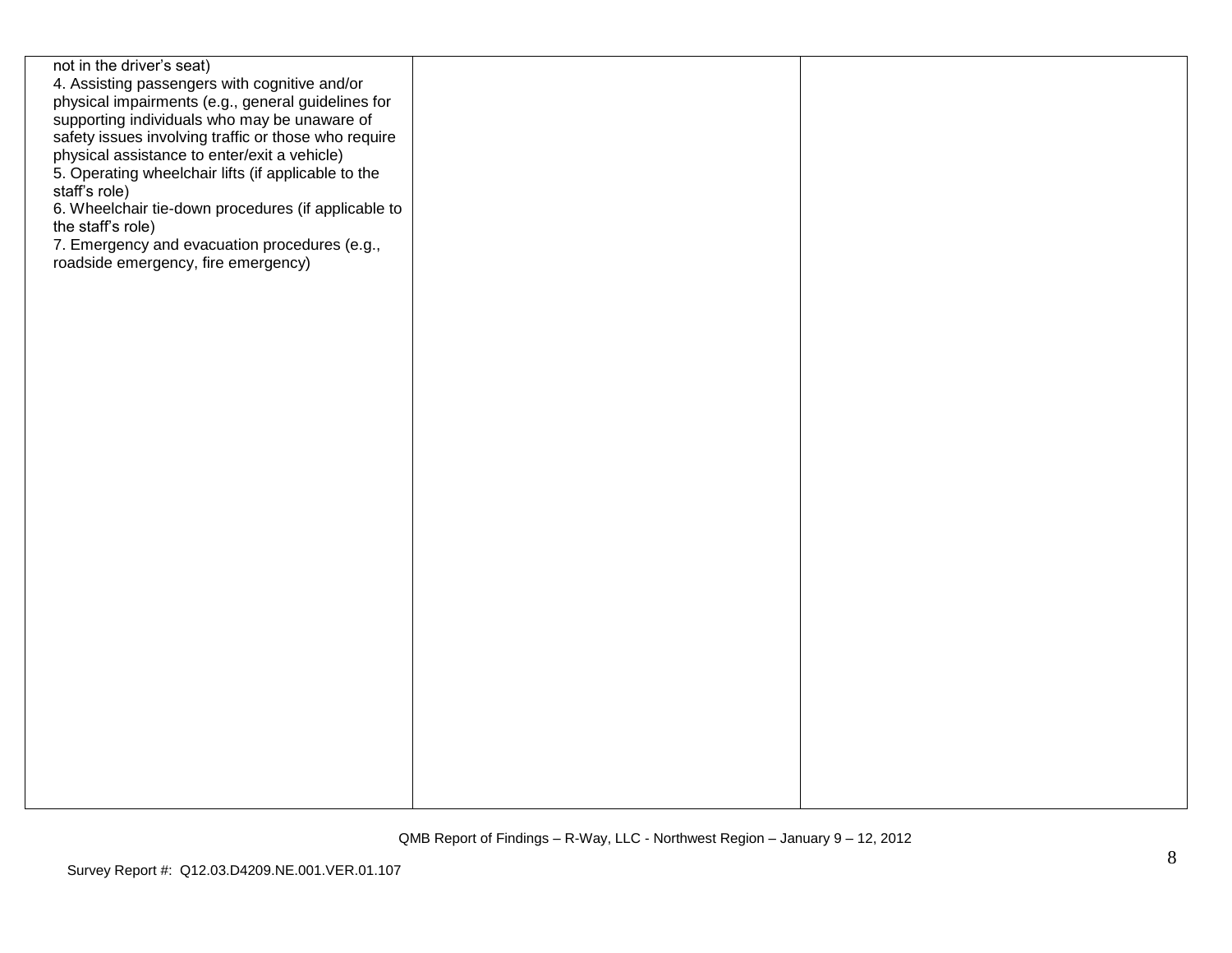| Tag #1A25 (CoP) CCHS                                                                    | <b>Scope and Severity Rating: E</b>                    | <b>Condition of Participation Level Deficiency</b>     |
|-----------------------------------------------------------------------------------------|--------------------------------------------------------|--------------------------------------------------------|
| NMAC 7.1.9.8 CAREGIVER AND HOSPITAL                                                     | Based on record review, the Agency failed to           | <b>Repeat Findings:</b>                                |
| <b>CAREGIVER EMPLOYMENT REQUIREMENTS:</b>                                               | maintain documentation indicating no "disqualifying    |                                                        |
| F. Timely Submission: Care providers shall submit                                       | convictions" or documentation of the timely            | After an analysis of the evidence it has been          |
| all fees and pertinent application information for all                                  | submission of pertinent application information to the | determined there is a significant potential for a      |
| individuals who meet the definition of an applicant,                                    | Caregiver Criminal History Screening Program was       | negative outcome to occur.                             |
| caregiver or hospital caregiver as described in                                         | on file for 49 of 93 Agency Personnel.                 |                                                        |
| Subsections B, D and K of 7.1.9.7 NMAC, no later                                        |                                                        | Based on record review, the Agency failed to           |
| than twenty (20) calendar days from the first day of                                    | The following Agency Personnel Files contained         | maintain documentation indicating no "disqualifying    |
| employment or effective date of a contractual                                           | no evidence of Caregiver Criminal History              | convictions" or documentation of the timely            |
| relationship with the care provider.                                                    | <b>Screenings:</b>                                     | submission of pertinent application information to the |
| NMAC 7.1.9.9 CAREGIVERS OR HOSPITAL                                                     |                                                        | Caregiver Criminal History Screening Program was       |
| <b>CAREGIVERS AND APPLICANTS WITH</b>                                                   | • #40 - Date of hire 01/24/2009                        | on file for 4 of 83 Agency Personnel.                  |
| <b>DISQUALIFYING CONVICTIONS:</b>                                                       | • #42 - Date of hire 05/07/2009                        | The following Agency Personnel Files contained         |
| A. Prohibition on Employment: A care provider                                           |                                                        | no evidence of Caregiver Criminal History              |
| shall not hire or continue the employment or                                            | • #44 - Date of hire 05/07/2001                        | <b>Screenings:</b>                                     |
| contractual services of any applicant, caregiver or                                     |                                                        |                                                        |
| hospital caregiver for whom the care provider has                                       | • #45 - Date of hire 11/27/2009                        | • #116 - Date of hire 03/04/2008                       |
| received notice of a disqualifying conviction, except                                   |                                                        |                                                        |
| as provided in Subsection B of this section.                                            | • #49 - Date of hire 11/09/2010                        | • #119 - Date of hire 04/01/2010                       |
|                                                                                         |                                                        |                                                        |
| NMAC 7.1.9.11 DISQUALIFYING CONVICTIONS.                                                | • #52 - Date of hire 07/09/2007                        | • #126 - Date of hire 08/01/2009                       |
| The following felony convictions disqualify an                                          |                                                        |                                                        |
| applicant, caregiver or hospital caregiver from                                         | • #53 - Date of hire 04/07/2010                        | • #127 - Date of hire 08/01/2010                       |
| employment or contractual services with a care                                          |                                                        |                                                        |
| provider:                                                                               | • #56 - Date of hire 03/04/2010                        |                                                        |
| A. homicide;                                                                            |                                                        |                                                        |
| B. trafficking, or trafficking in controlled substances;                                | • #58 - Date of hire 07/06/2010                        |                                                        |
| C. kidnapping, false imprisonment, aggravated                                           |                                                        |                                                        |
| assault or aggravated battery;<br>D. rape, criminal sexual penetration, criminal sexual | • #59 – Date of hire 06/06/2006                        |                                                        |
| contact, incest, indecent exposure, or other related                                    |                                                        |                                                        |
| felony sexual offenses;                                                                 | • #60 - Date of hire 08/07/2001                        |                                                        |
| E. crimes involving adult abuse, neglect or financial                                   |                                                        |                                                        |
| exploitation;                                                                           | • #64 - Date of hire 06/10/2008                        |                                                        |
| F. crimes involving child abuse or neglect;                                             |                                                        |                                                        |
| G. crimes involving robbery, larceny, extortion,                                        | • #65 - Date of hire 05/07/2009                        |                                                        |
| burglary, fraud, forgery, embezzlement, credit card                                     |                                                        |                                                        |
| fraud, or receiving stolen property; or                                                 | • #66 - Date of hire 08/20/2010                        |                                                        |
| H. an attempt, solicitation, or conspiracy involving any                                |                                                        |                                                        |
| of the felonies in this subsection.                                                     | • #68 - Date of hire 10/16/2008                        |                                                        |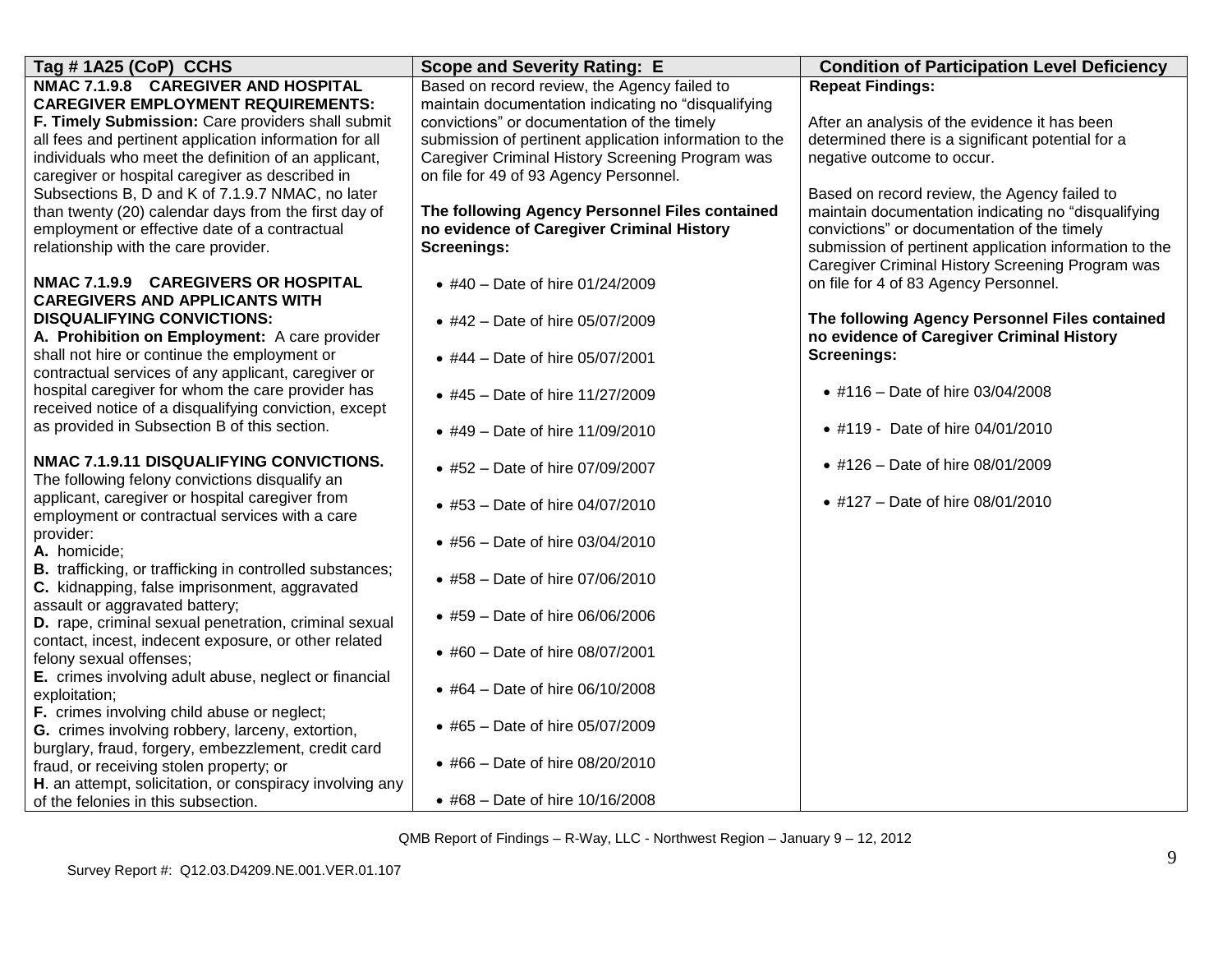| • #69 - Date of hire 06/25/2010  |  |
|----------------------------------|--|
| • #70 - Date of hire 04/07/2010  |  |
| • #72 - Date of hire 10/15/2008  |  |
| • #77 - Date of hire 12/07/2010  |  |
| • #78 - Date of hire 01/08/2008  |  |
| • #80 - Date of hire 03/23/2010  |  |
| • #82 - Date of hire 06/21/2010  |  |
| • #84 - Date of hire 03/31/2010  |  |
| • #85 - Date of hire 05/24/2010  |  |
| • #86 - Date of hire 02/24/2006  |  |
| • #87 - Date of hire 02/09/2001  |  |
| • #88 - Date of hire 09/10/2001  |  |
| • #91 - Date of hire 01/09/2001  |  |
| • #94 - Date of hire 11/23/2009  |  |
| • #95 - Date of hire 07/11/2008  |  |
| • #96 - Date of hire 04/07/2010  |  |
| • #97 - Date of hire 02/09/2009  |  |
| • #99 - Date of hire 03/07/3009  |  |
| • #101 - Date of hire 04/07/2010 |  |
| • #104 - Date of hire 07/06/2009 |  |
|                                  |  |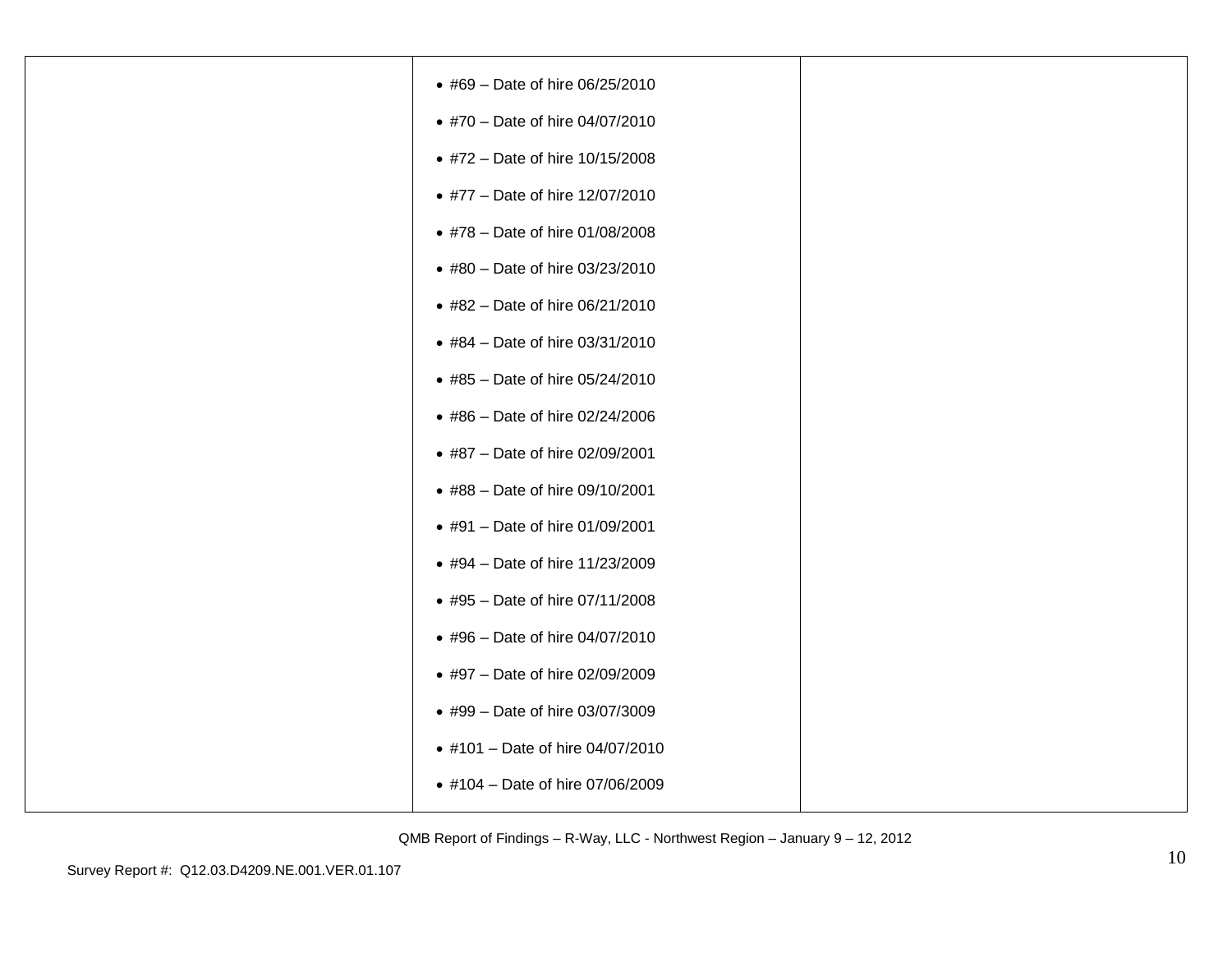| • #106 - Date of hire 07/26/2010                                                                                                          |  |
|-------------------------------------------------------------------------------------------------------------------------------------------|--|
| • #107 - Date of hire 02/10/2010                                                                                                          |  |
| • #108 - Date of hire 09/16/2010                                                                                                          |  |
| • #109 - Date of hire 04/09/2009                                                                                                          |  |
| • #110 - Date of hire 04/09/2002                                                                                                          |  |
| • #116 - Date of hire 03/04/2008                                                                                                          |  |
| • #119 - Date of hire 04/01/2010                                                                                                          |  |
| • #126 - Date of hire 08/01/2009                                                                                                          |  |
| • #127 - Date of hire 08/01/2010                                                                                                          |  |
| • #128 - Date of hire 08/15/2001                                                                                                          |  |
| • #130 - Date of hire 01/11/2011                                                                                                          |  |
| The following Agency Personnel Files contained<br><b>Caregiver Criminal History Screenings, which</b><br>were not specific to the Agency: |  |
| • #50 - Date of hire 09/20/2010                                                                                                           |  |
| • #51 - Date of hire 10/03/2003                                                                                                           |  |
| • #76 - Date of hire 01/05/2005                                                                                                           |  |
|                                                                                                                                           |  |
|                                                                                                                                           |  |
|                                                                                                                                           |  |
|                                                                                                                                           |  |
|                                                                                                                                           |  |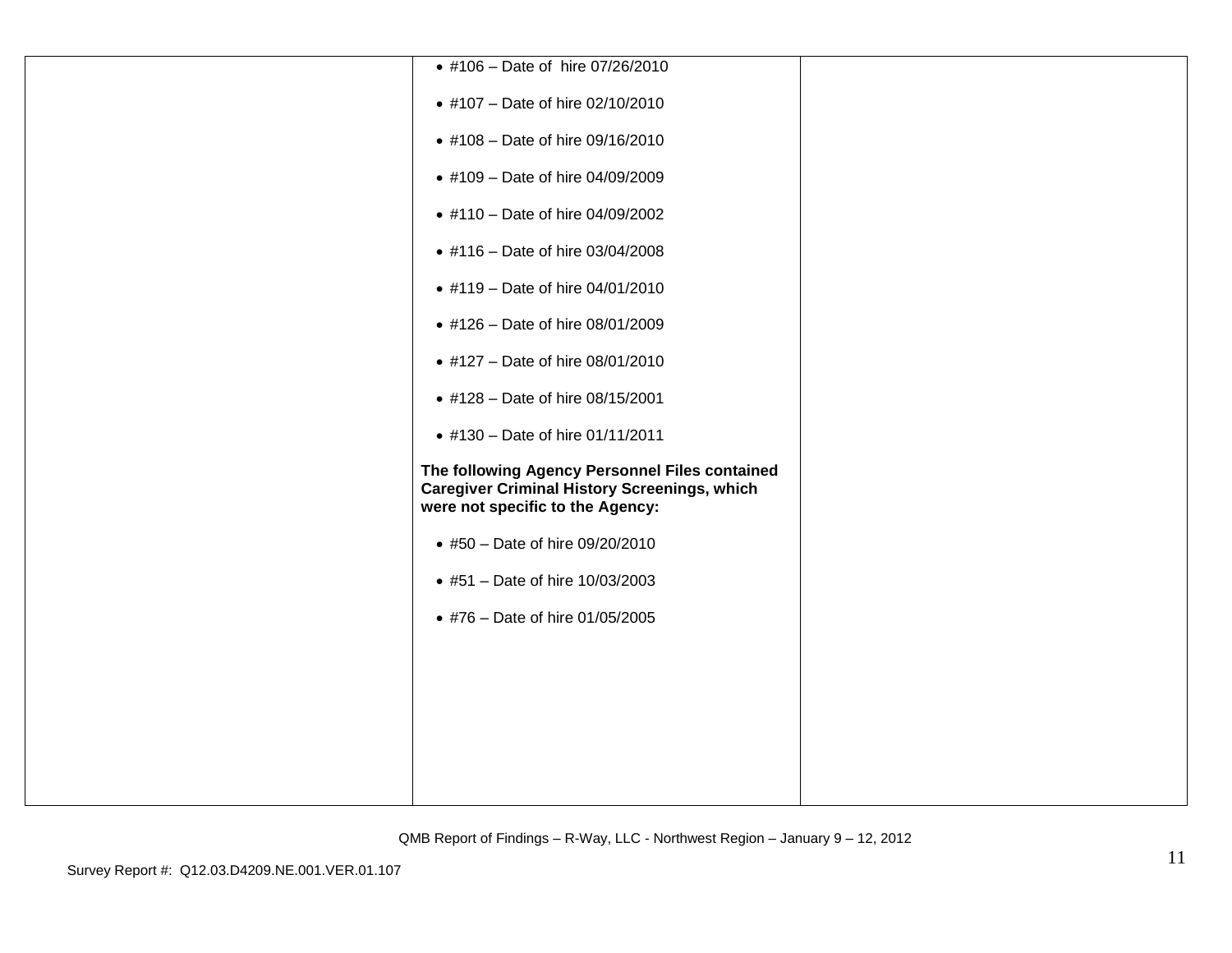| Tag #1A26 (CoP) COR / EAR                               | <b>Scope and Severity Rating: E</b>                | <b>Standard Level Deficiency</b>                    |
|---------------------------------------------------------|----------------------------------------------------|-----------------------------------------------------|
| NMAC 7.1.12.8 REGISTRY ESTABLISHED;                     | Based on record review, the Agency failed to       | <b>New &amp; Repeat Findings:</b>                   |
| PROVIDER INQUIRY REQUIRED: Upon the                     | maintain documentation in the employee's personnel |                                                     |
| effective date of this rule, the department has         | records that evidenced inquiry to the Employee     | Based on record review, the Agency failed to        |
| established and maintains an accurate and complete      | Abuse Registry prior to employment for 44 of 93    | maintain documentation in the employee's personnel  |
| electronic registry that contains the name, date of     | Agency Personnel.                                  | records that evidenced inquiry to the Employee      |
| birth, address, social security number, and other       |                                                    | Abuse Registry prior to employment for 2 of 83      |
| appropriate identifying information of all persons who, | The following Agency personnel records             | Agency Personnel.                                   |
| while employed by a provider, have been determined      | contained NO evidence of the Employee Abuse        |                                                     |
| by the department, as a result of an investigation of a | <b>Registry being completed:</b>                   | The following Agency Personnel records              |
| complaint, to have engaged in a substantiated           |                                                    | contained evidence that indicated the Employee      |
| registry-referred incident of abuse, neglect or         | • #40- Date of hire 01/24/2009                     | Abuse Registry was completed after hire:            |
| exploitation of a person receiving care or services     |                                                    |                                                     |
| from a provider. Additions and updates to the registry  | • #42 – Date of hire 05/07/2009                    | • #134- Date of hire 07/15/2011. Completed          |
| shall be posted no later than two (2) business days     |                                                    | 07/20/2011.                                         |
| following receipt. Only department staff designated     | • #45 – Date of hire $11/27/2009$                  |                                                     |
| by the custodian may access, maintain and update        |                                                    | $\bullet$ #140 - Date of hire 08/17/2011. Completed |
| the data in the registry.                               | • #49 - Date of hire 11/09/2010                    | 08/26/2011.                                         |
| Provider requirement to inquire of<br>А.                |                                                    |                                                     |
| registry. A provider, prior to employing or             | • #50 - Date of hire 09/20/2010                    |                                                     |
| contracting with an employee, shall inquire of the      |                                                    |                                                     |
| registry whether the individual under consideration for | • #53 - Date of hire 04/07/2010                    |                                                     |
| employment or contracting is listed on the registry.    |                                                    |                                                     |
| Prohibited employment. A provider may<br>В.             |                                                    |                                                     |
| not employ or contract with an individual to be an      | • #56 - Date of hire 03/04/2010                    |                                                     |
| employee if the individual is listed on the registry as |                                                    |                                                     |
| having a substantiated registry-referred incident of    | • #58 - Date of hire 07/06/2010                    |                                                     |
| abuse, neglect or exploitation of a person receiving    |                                                    |                                                     |
| care or services from a provider.                       | • #64 - Date of hire 06/16/2008                    |                                                     |
| Documentation of inquiry to registry. The<br>D.         |                                                    |                                                     |
| provider shall maintain documentation in the            | • #65 - Date of hire 05/07/2009                    |                                                     |
| employee's personnel or employment records that         |                                                    |                                                     |
| evidences the fact that the provider made an inquiry    | • #66 - Date of hire 08/20/2010                    |                                                     |
| to the registry concerning that employee prior to       |                                                    |                                                     |
| employment. Such documentation must include             | • #68 - Date of hire 10/16/2008                    |                                                     |
| evidence, based on the response to such inquiry         |                                                    |                                                     |
| received from the custodian by the provider, that the   | • #69 - Date of hire 06/25/2010                    |                                                     |
| employee was not listed on the registry as having a     |                                                    |                                                     |
| substantiated registry-referred incident of abuse,      | • #70 - Date of hire 04/07/2010                    |                                                     |
| neglect or exploitation.                                |                                                    |                                                     |
| Documentation for other staff. With<br>Е.               | • #77 – Date of hire 12/07/2010                    |                                                     |
| respect to all employed or contracted individuals       |                                                    |                                                     |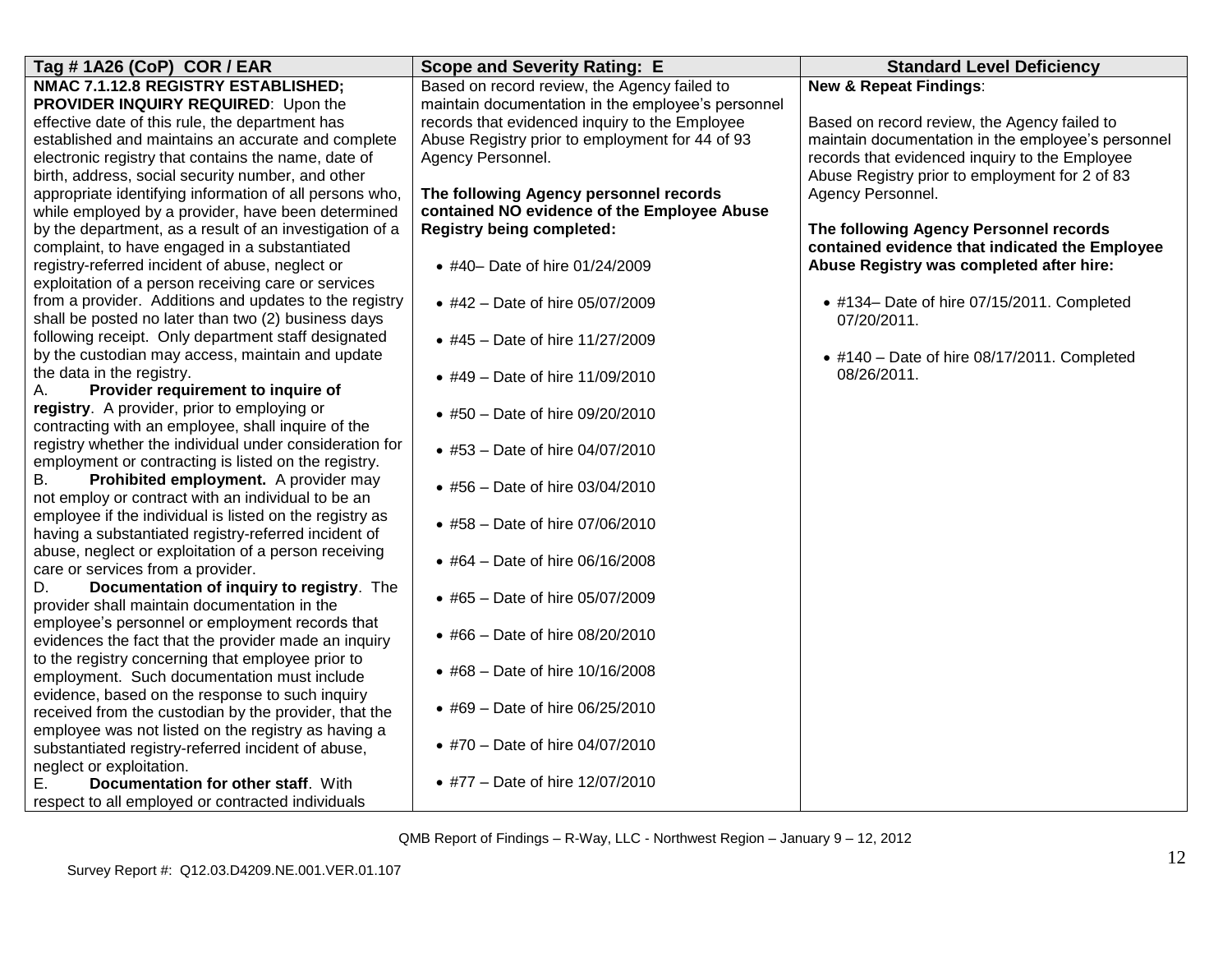| providing direct care who are licensed health care<br>professionals or certified nurse aides, the provider                                                                                                                                                                                                   | • #80 - Date of hire 03/23/2010                                                                                                      |  |
|--------------------------------------------------------------------------------------------------------------------------------------------------------------------------------------------------------------------------------------------------------------------------------------------------------------|--------------------------------------------------------------------------------------------------------------------------------------|--|
| shall maintain documentation reflecting the<br>individual's current licensure as a health care                                                                                                                                                                                                               | • #82 - Date of hire 06/21/2010                                                                                                      |  |
| professional or current certification as a nurse aide.<br><b>Consequences of noncompliance.</b> The<br>F.                                                                                                                                                                                                    | • #84 – Date of hire $03/31/2010$                                                                                                    |  |
| department or other governmental agency having<br>regulatory enforcement authority over a provider may                                                                                                                                                                                                       | • #85 - Date of hire 05/24/2010                                                                                                      |  |
| sanction a provider in accordance with applicable law<br>if the provider fails to make an appropriate and timely                                                                                                                                                                                             | • #91 – Date of hire 01/09/2009                                                                                                      |  |
| inquiry of the registry, or fails to maintain evidence of<br>such inquiry, in connection with the hiring or                                                                                                                                                                                                  | • #94 - Date of hire 11/23/2009                                                                                                      |  |
| contracting of an employee; or for employing or<br>contracting any person to work as an employee who                                                                                                                                                                                                         | • #95 - Date of hire 07/11/2008                                                                                                      |  |
| is listed on the registry. Such sanctions may include<br>a directed plan of correction, civil monetary penalty                                                                                                                                                                                               | • #96 - Date of hire 04/07/2010                                                                                                      |  |
| not to exceed five thousand dollars (\$5000) per<br>instance, or termination or non-renewal of any                                                                                                                                                                                                           | • #97 - Date of hire 02/09/2008                                                                                                      |  |
| contract with the department or other governmental<br>agency.                                                                                                                                                                                                                                                | • #99 - Date of hire 03/07/2009                                                                                                      |  |
| Developmental Disabilities (DD) Waiver Service                                                                                                                                                                                                                                                               | • #101 – Date of hire $04/07/2010$                                                                                                   |  |
| Standards effective 4/1/2007<br>Chapter 1.IV. General Provider Requirements. D.                                                                                                                                                                                                                              | • #103 - Date of hire 07/06/2009                                                                                                     |  |
| Criminal History Screening: All personnel shall be<br>screened by the Provider Agency in regard to the<br>employee's qualifications, references, and<br>employment history, prior to employment. All<br>Provider Agencies shall comply with the Criminal<br>Records Screening for Caregivers 7.1.12 NMAC and | • #104 - Date of hire 03/24/2007                                                                                                     |  |
|                                                                                                                                                                                                                                                                                                              | • #106 - Date of hire 07/26/2010                                                                                                     |  |
|                                                                                                                                                                                                                                                                                                              | • #107 - Date of hire 02/10/2010                                                                                                     |  |
| Employee Abuse Registry 7.1.12 NMAC as required<br>by the Department of Health, Division of Health                                                                                                                                                                                                           | • #108 - Date of hire 09/16/2010                                                                                                     |  |
| Improvement.                                                                                                                                                                                                                                                                                                 | • #109 - Date of hire 04/09/2009                                                                                                     |  |
|                                                                                                                                                                                                                                                                                                              | • #130 - Date of hire 01/11/2011                                                                                                     |  |
|                                                                                                                                                                                                                                                                                                              | The following Agency Personnel records<br>contained evidence that indicated the Employee<br>Abuse Registry was completed after hire: |  |
|                                                                                                                                                                                                                                                                                                              | $\bullet$ #52 - Date of hire 07/09/2007. Completed                                                                                   |  |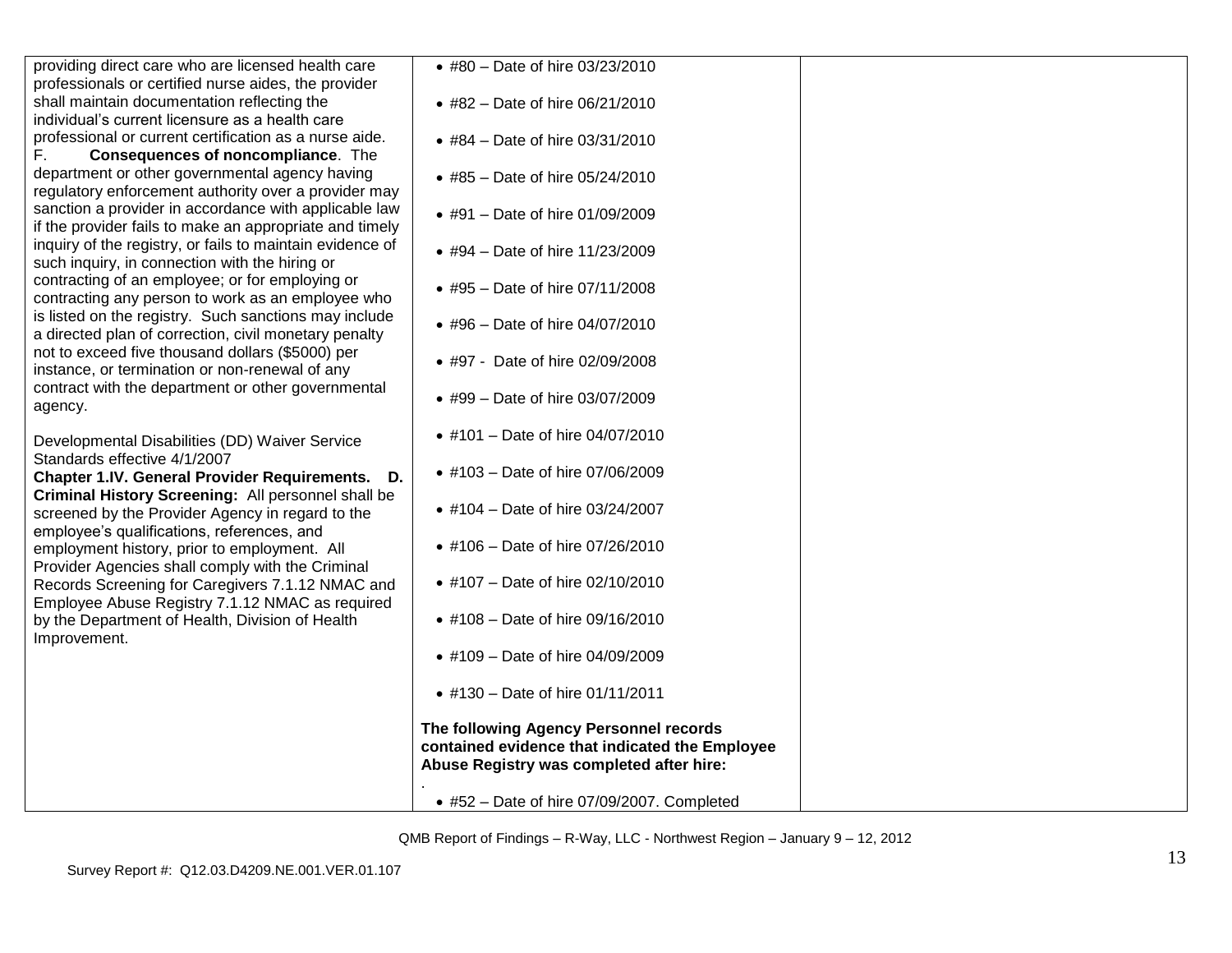| 06/27/10.                                                          |  |
|--------------------------------------------------------------------|--|
| $*$ #59 - Date of hire 06/06/2006. Completed<br>10/23/2006.        |  |
| $\bullet$ #62 - Date of hire 03/09/2007. Completed<br>10/17/2008.  |  |
| $\bullet$ #83 - Date of hire 09/08/2008. Completed<br>11/06/2008.  |  |
| $\bullet$ #86 - Date of hire 02/24/2006. Completed<br>05/01/2007.  |  |
| • #90 - Date of hire 1/23/2007. Completed<br>02/03/2007.           |  |
| $\bullet$ #102 - Date of hire 03/19/2007. Completed<br>03/21/2007. |  |
| • #105 - Date of hire 03/09/2006. Completed<br>12/03/2007.         |  |
| $\bullet$ #116 - Date of hire 03/04/2008. Completed<br>03/07/2008. |  |
| $\bullet$ #120 - Date of hire 07/05/2006. Completed<br>03/24/2008. |  |
| $\bullet$ #125 - Date of hire 02/03/2009. Completed<br>02/06/2009. |  |
|                                                                    |  |
|                                                                    |  |
|                                                                    |  |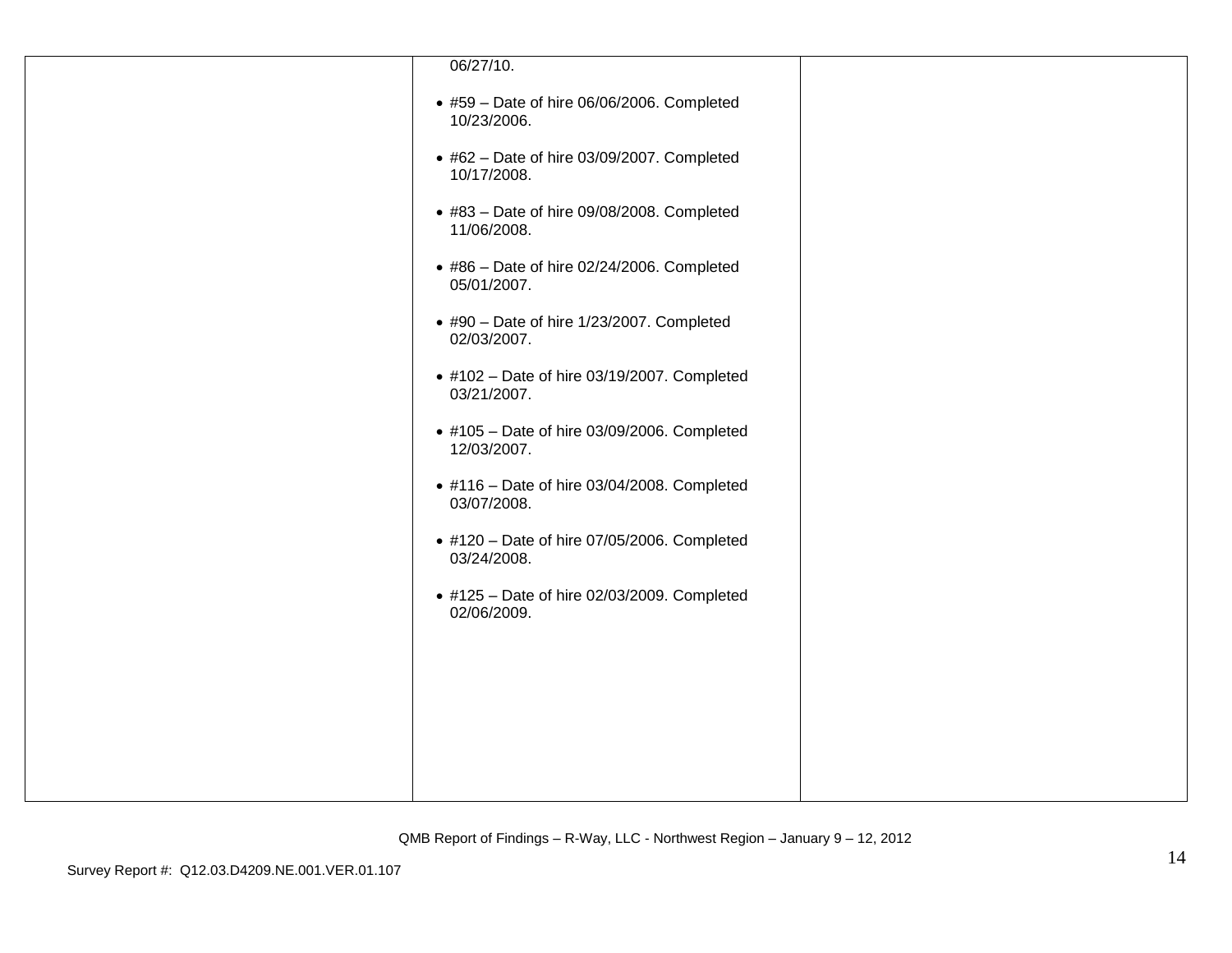| Tag #1A27 (CoP) Late & Failure to Report                                                                                                                                                                                                                                                                                                                                                                                                                                                                                                                                                                                                                                                                                                                                                                                                                                                                                                                                                                                                                                                                                                                                                                                                                                                                                                                                                                                                                                                                                                                                                                                                                                                                                                                                                                                                                                                  | <b>Scope and Severity Rating: D</b>                                                                                                                                                                                                                                                                                                                                                                                                                                                                                                                                                                                                                                                                                                                                                     | <b>Standard Level Deficiency</b>                                                                                                                                                                                                                                                                                                                                                                                                                                                                                                                                                                                                                                                                                                                                                                                       |
|-------------------------------------------------------------------------------------------------------------------------------------------------------------------------------------------------------------------------------------------------------------------------------------------------------------------------------------------------------------------------------------------------------------------------------------------------------------------------------------------------------------------------------------------------------------------------------------------------------------------------------------------------------------------------------------------------------------------------------------------------------------------------------------------------------------------------------------------------------------------------------------------------------------------------------------------------------------------------------------------------------------------------------------------------------------------------------------------------------------------------------------------------------------------------------------------------------------------------------------------------------------------------------------------------------------------------------------------------------------------------------------------------------------------------------------------------------------------------------------------------------------------------------------------------------------------------------------------------------------------------------------------------------------------------------------------------------------------------------------------------------------------------------------------------------------------------------------------------------------------------------------------|-----------------------------------------------------------------------------------------------------------------------------------------------------------------------------------------------------------------------------------------------------------------------------------------------------------------------------------------------------------------------------------------------------------------------------------------------------------------------------------------------------------------------------------------------------------------------------------------------------------------------------------------------------------------------------------------------------------------------------------------------------------------------------------------|------------------------------------------------------------------------------------------------------------------------------------------------------------------------------------------------------------------------------------------------------------------------------------------------------------------------------------------------------------------------------------------------------------------------------------------------------------------------------------------------------------------------------------------------------------------------------------------------------------------------------------------------------------------------------------------------------------------------------------------------------------------------------------------------------------------------|
| 7.1.13.9 INCIDENT MANAGEMENT SYSTEM<br><b>REPORTING REQUIREMENTS FOR</b><br><b>COMMUNITY BASED SERVICE PROVIDERS:</b><br>A. Duty To Report:<br>(1) All community based service providers shall<br>immediately report abuse, neglect or<br>misappropriation of property to the adult protective<br>services division.<br>(2) All community based service providers shall report<br>to the division within twenty four (24) hours : abuse,<br>neglect, or misappropriation of property, unexpected<br>and natural/expected deaths; and other reportable<br>incidents<br>to include:<br>(a) an environmental hazardous condition, which<br>creates an immediate threat to life or health; or<br>(b) admission to a hospital or psychiatric facility or the<br>provision of emergency services that results in<br>medical care which is unanticipated or unscheduled<br>for the consumer and which would not routinely be<br>provided by a community based service provider.<br>(3) All community based service providers shall<br>ensure that the reporter with direct knowledge of an<br>incident has immediate access to the division incident<br>report form to allow the reporter to respond to, report,<br>and document incidents in a timely and accurate<br>manner.<br>B. Notification: (1) Incident Reporting: Any<br>consumer, employee, family member or legal<br>guardian may report an incident independently or<br>through the community based service provider to the<br>division by telephone call, written correspondence or<br>other forms of communication utilizing the division's<br>incident report form. The incident report form and<br>instructions for the completion and filing are available<br>at the division's website,<br>http://dhi.health.state.nm.us/elibrary/ironline/ir.php or<br>may be obtained from the department by calling the<br>toll free number | Based on the Incident Management Bureau's Late<br>and Failure Reports, the Agency failed to report<br>suspected abuse, neglect, or misappropriation of<br>property, unexpected and natural/expected deaths; or<br>other reportable incidents to the Division of Health<br>Improvement for 2 of 20 individuals.<br>Individual #20<br>• Incident date 6/20/2010. Allegation was Law<br>Enforcement Involvement. Incident report was<br>received 6/9/2010. Late Reporting. IMB Late &<br>Failure Report indicated incident of Neglect was<br>"Confirmed."<br>Individual #21<br>• Incident date 10/10/2010. Allegation was<br>Emergency Services Incident report was received<br>10/13/2010. Late Reporting. IMB Late & Failure<br>Report indicated incident of Neglect was<br>"Confirmed." | <b>New &amp; Repeat Findings:</b><br>Based on the Incident Management Bureau's Late<br>and Failure Reports, the Agency failed to report<br>suspected abuse, neglect, or misappropriation of<br>property, unexpected and natural/expected deaths; or<br>other reportable incidents to the Division of Health<br>Improvement for 2 of 18 individuals.<br>Individual #11<br>• Incident date 09/11/2011. Allegation was<br>Emergency Services Incident report was received<br>09/16/2011. Late Reporting. IMB Late & Failure<br>Report indicated incident of Neglect was<br>"Confirmed."<br>Individual #22<br>• Incident date 08/20/2011. Allegation was<br>Emergency Services. Incident report was<br>received 08/24/2011. Late Reporting. IMB Late &<br>Failure Report indicated incident of Neglect was<br>"Confirmed." |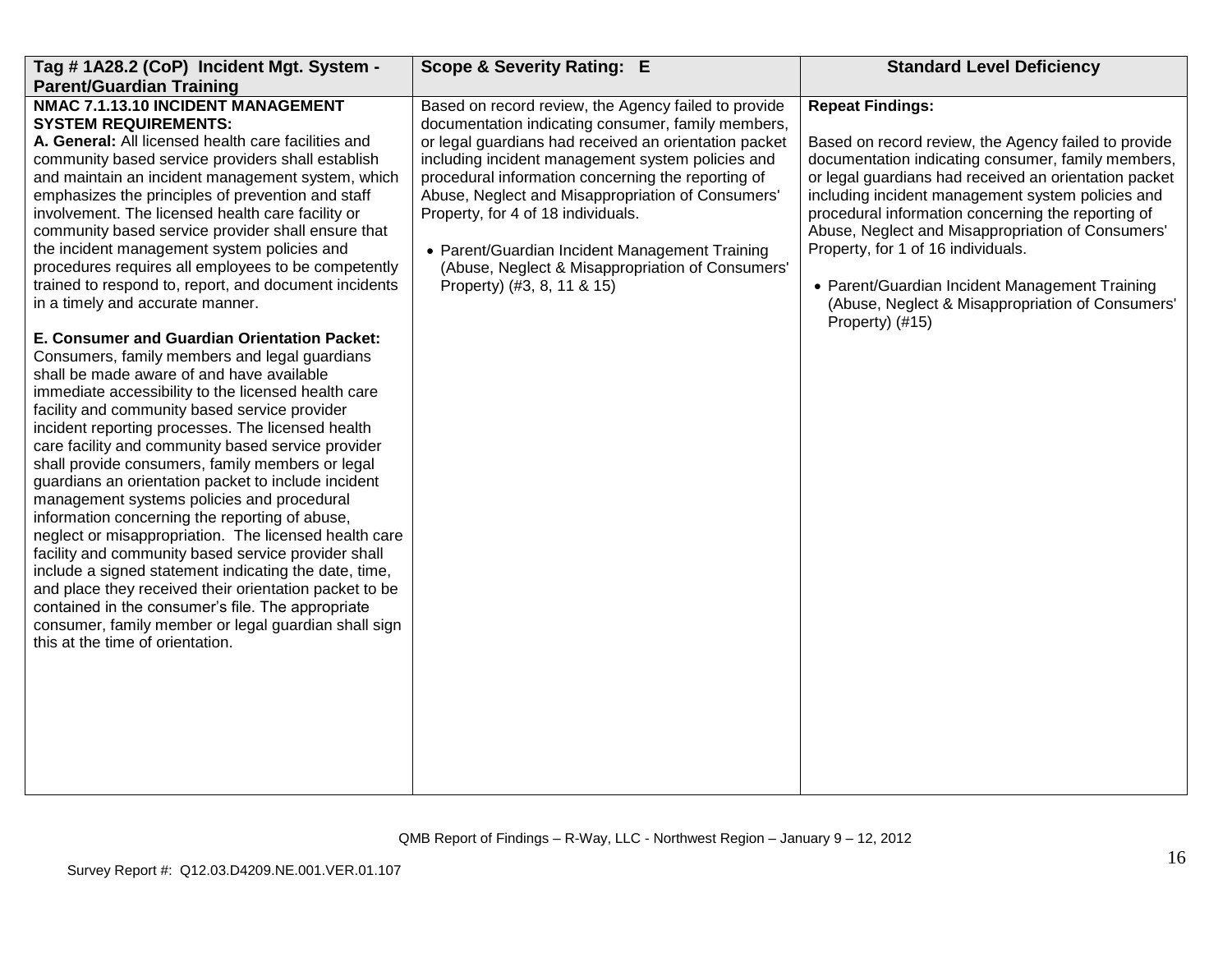| Tag # 6L06 (CoP) - FL Requirements                                                                                                                           | <b>Scope and Severity Rating: E</b>                                                                                                                   | <b>Standard Level Deficiency</b>                                                               |
|--------------------------------------------------------------------------------------------------------------------------------------------------------------|-------------------------------------------------------------------------------------------------------------------------------------------------------|------------------------------------------------------------------------------------------------|
| Developmental Disabilities (DD) Waiver Service<br>Standards effective 4/1/2007                                                                               | Based on record review, the Agency failed complete<br>all DDSD requirements for approval of each direct<br>support provider for 11 of 16 individuals. | <b>New &amp; Repeat Findings:</b><br>Based on record review, the Agency failed complete        |
| <b>CHAPTER 6. III. REQUIREMENTS UNIQUE TO</b><br><b>FAMILY LIVING SERVICES</b>                                                                               | The following was not found, not current and/or                                                                                                       | all DDSD requirements for approval of each direct<br>support provider for 1 of 14 individuals. |
| A. Support to Individuals in Family Living: The                                                                                                              | incomplete:                                                                                                                                           |                                                                                                |
| Family Living Services Provider Agency shall provide<br>and document:                                                                                        | • Monthly Consultation with the Direct Support<br>Provider                                                                                            | The following was not found, not current and/or<br>incomplete:                                 |
| (5) Monthly consultation, by agency supervisors or<br>internal service coordinators, with the direct<br>support provider to include:                         | ° Individual #1 - None found for 12/2010 -<br>2/2011.                                                                                                 | • Monthly Consultation with the Direct Support<br><b>Provider</b>                              |
| (a) Review, advise, and prompt the<br>implementation of the individual's ISP Action                                                                          | ° Individual #3 - None found for 04/2010 -<br>8/2010.                                                                                                 | ° Individual #5 - None found for 08/2011 &<br>09/2011.                                         |
| Plans, schedule of activities and<br>appointments; and                                                                                                       | ° Individual #4 - None found for 05/2010 &<br>10/2010.                                                                                                |                                                                                                |
| (b) Assist with service or support issues raised<br>by the direct support provider or observed by<br>supervisor, service coordinator or other IDT            | ° Individual #5 - None found for 06/2010,<br>01/2011 & 02/2011.                                                                                       |                                                                                                |
| members.                                                                                                                                                     | $\degree$ Individual #6 – None found for 08/2010.                                                                                                     |                                                                                                |
| B. Home Studies. The Family Living Services<br>Provider Agency shall complete all DDSD<br>requirements for approval of each direct support                   | $\degree$ Individual #9 - None found for 03/2010 -<br>07/2010 & 01/2011 - 02/2011                                                                     |                                                                                                |
| provider, including completion of an approved home<br>study and training prior to placement. After the initial<br>home study, an updated home study shall be | $\degree$ Individual #10 - None found for 03/2010 -<br>10/2010 & 12/2010 - 02/2011                                                                    |                                                                                                |
| completed annually. The home study must also be<br>updated each time there is a change in family<br>composition or when the family moves to a new            | $\degree$ Individual #12 - None found for 03/2010 &<br>06/2010                                                                                        |                                                                                                |
| home. The content and procedures used by the<br>Provider Agency to conduct home studies shall be<br>approved by DDSD.                                        | • Family Living (Initial) Home Study<br>° Individual #3 - Not Found.                                                                                  |                                                                                                |
| Developmental Disabilities (DD) Waiver Service<br>Standards effective 4/1/2007                                                                               | ° Individual #4 -Not Found.                                                                                                                           |                                                                                                |
| <b>CHAPTER 1. I. PROVIDER AGENCY</b><br><b>ENROLLMENT PROCESS</b>                                                                                            | ° Individual #6 - Not Found                                                                                                                           |                                                                                                |
| D. Scope of DDSD Agreement                                                                                                                                   | ° Individual #8 - Not Found                                                                                                                           |                                                                                                |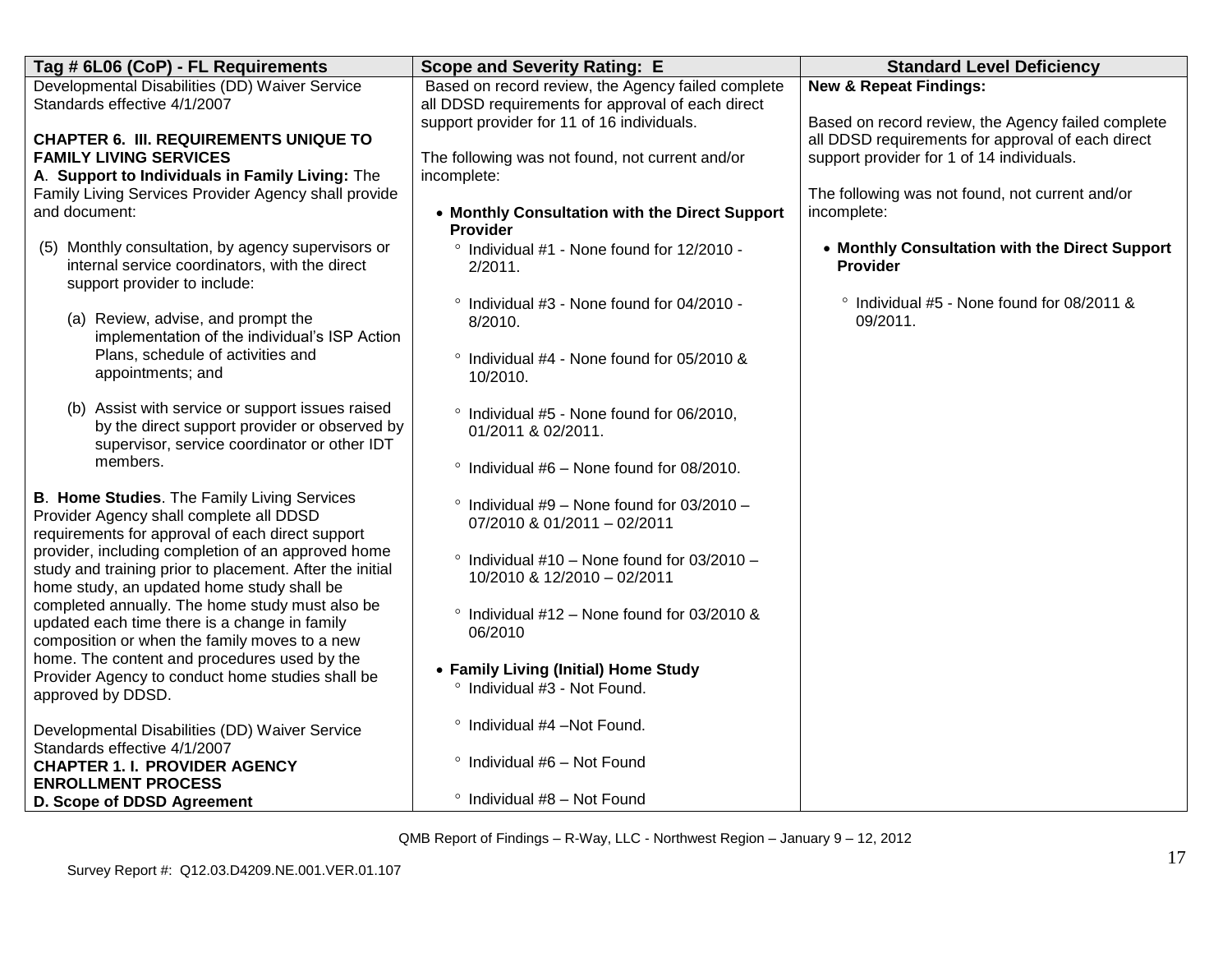| Provider Agencies must have prior written<br>(4)<br>approval of the Department of Health to<br>subcontract any service other than Respite;                                                                                                                 | <sup>o</sup> Individual #9 - Not Found<br><sup>o</sup> Individual #11 - Not Found |  |
|------------------------------------------------------------------------------------------------------------------------------------------------------------------------------------------------------------------------------------------------------------|-----------------------------------------------------------------------------------|--|
| NMAC 8.314.5.10 - DEVELOPMENTAL<br><b>DISABILITIES HOME AND COMMUNITY-BASED</b><br><b>SERVICES WAIVER</b>                                                                                                                                                  | • Family Living (Annual Update) Home Study<br>° Individual #1 - Not Found         |  |
| <b>ELIGIBLE PROVIDERS:</b>                                                                                                                                                                                                                                 | $\degree$ Individual #2 - Not Found                                               |  |
| I. Qualifications for community living service<br>providers: There are three types of community                                                                                                                                                            | ° Individual #3 - Not Found                                                       |  |
| living services: Family living, supported living and<br>independent living. Community living providers must                                                                                                                                                | <sup>o</sup> Individual #4 - Not Found                                            |  |
| meet all qualifications set forth by the DOH/DDSD,<br>DDW definitions and service standards.                                                                                                                                                               | <sup>o</sup> Individual #5 - Not Found                                            |  |
| (1) Family living service providers for adults must<br>meet the qualifications for staff required by the<br>DOH/DDSD, DDW service definitions and standards.<br>The direct care provider employed by or<br>subcontracting with the provider agency must be | ° Individual #8 - Not Found                                                       |  |
|                                                                                                                                                                                                                                                            | ° Individual #9 - Not Found                                                       |  |
| approved through a home study completed prior to<br>provision of services and conducted                                                                                                                                                                    | ° Individual #10 - Not Found                                                      |  |
| at subsequent intervals required of the provider<br>agency. All family living sub-contracts must be                                                                                                                                                        | <sup>o</sup> Individual #11 - Not Found                                           |  |
| approved by the DOH/DDSD.                                                                                                                                                                                                                                  | • Current Family Living Contract<br>° Individual #2 - Not Found.                  |  |
|                                                                                                                                                                                                                                                            | ° Individual #4 - Not Found.                                                      |  |
|                                                                                                                                                                                                                                                            | <sup>o</sup> Individual #5 - Not Found                                            |  |
|                                                                                                                                                                                                                                                            | ° Individual #6 - Not Found                                                       |  |
|                                                                                                                                                                                                                                                            | ° Individual #8 - Not Found.                                                      |  |
|                                                                                                                                                                                                                                                            | ° Individual #9 - Not Found                                                       |  |
|                                                                                                                                                                                                                                                            | ° Individual #10 - Not Found                                                      |  |
|                                                                                                                                                                                                                                                            | <sup>o</sup> Individual #11 - Not Found                                           |  |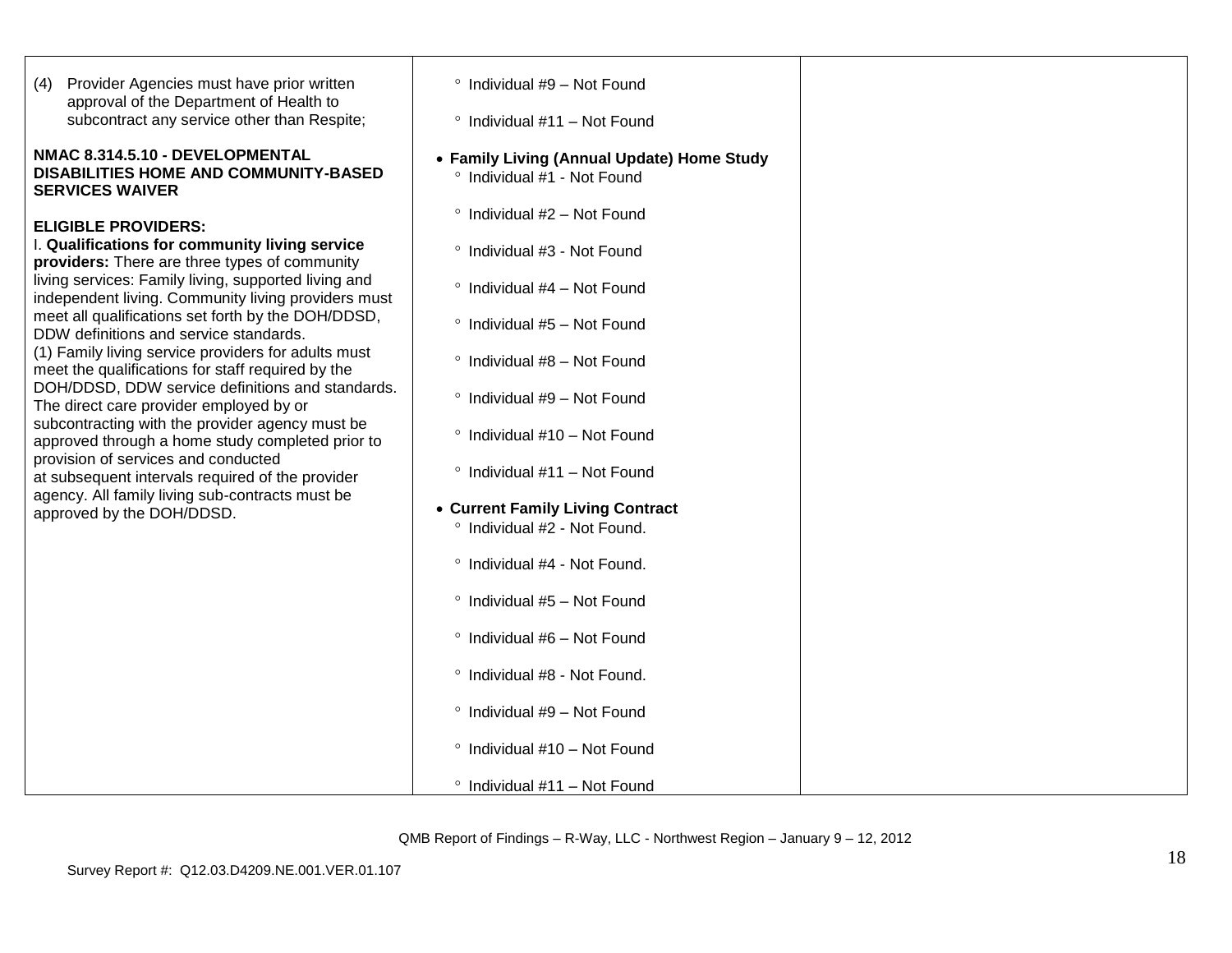| Tag # 6L13 (CoP) - CL Healthcare Reqts.                                                                     | <b>Scope and Severity Rating: E</b>                     | <b>Standard Level Deficiency</b>                      |
|-------------------------------------------------------------------------------------------------------------|---------------------------------------------------------|-------------------------------------------------------|
| Developmental Disabilities (DD) Waiver Service                                                              | Based on record review, the Agency failed to provide    | <b>Repeat Findings:</b>                               |
| Standards effective 4/1/2007                                                                                | documentation of annual physical examinations           |                                                       |
| <b>CHAPTER 6. VI. GENERAL REQUIREMENTS</b>                                                                  | and/or other examinations as specified by a licensed    | Based on record review, the Agency failed to provide  |
| FOR COMMUNITY LIVING                                                                                        | physician for 10 of 18 individuals receiving            | documentation of annual physical examinations         |
| G. Health Care Requirements for Community                                                                   | <b>Community Living Services.</b>                       | and/or other examinations as specified by a licensed  |
| <b>Living Services.</b>                                                                                     |                                                         | physician for 1 of 16 individuals receiving Community |
| (1) The Community Living Service providers shall                                                            | The following was not found, incomplete and/or not      | Living Services.                                      |
| ensure completion of a HAT for each individual                                                              | current:                                                |                                                       |
| receiving this service. The HAT shall be completed 2                                                        |                                                         | The following was not found, incomplete and/or not    |
| weeks prior to the annual ISP meeting and submitted                                                         | • Progress Notes written by DSP or Nurses               | current:                                              |
| to the Case Manager and all other IDT Members. A                                                            | regarding Health Status, Physical Condition and         |                                                       |
| revised HAT is required to also be submitted                                                                | Actions Taken, if applicable (#6)                       | • Dental Exam                                         |
| whenever the individual's health status changes                                                             |                                                         |                                                       |
| significantly. For individuals who are newly allocated                                                      | • Annual Physical (#7)                                  | ° Individual #15 - As indicated by the DDSD file      |
| to the DD Waiver program, the HAT may be                                                                    |                                                         | matrix Dental Exams are to be conducted               |
| completed within 2 weeks following the initial ISP                                                          | • Dental Exam                                           | annually. No evidence of exam was found.              |
| meeting and submitted with any strategies and                                                               | ° Individual #6 - As indicated by collateral            |                                                       |
| support plans indicated in the ISP, or within 72 hours                                                      | documentation reviewed, the exam was                    |                                                       |
| following admission into direct services, which ever                                                        | completed on 07/27/2010. No evidence of exam            |                                                       |
| comes first.                                                                                                | results were found.                                     |                                                       |
| (2) Each individual will have a Health Care                                                                 |                                                         |                                                       |
| Coordinator, designated by the IDT. When the                                                                | ° Individual #7 - As indicated by the DDSD file         |                                                       |
| individual's HAT score is 4, 5 or 6 the Health Care                                                         | matrix Dental Exams are to be conducted                 |                                                       |
| Coordinator shall be an IDT member, other than the<br>individual. The Health Care Coordinator shall oversee | annually. No evidence of exam was found.                |                                                       |
| and monitor health care services for the individual in                                                      |                                                         |                                                       |
| accordance with these standards. In circumstances                                                           | $\degree$ Individual #8 - As indicated by the DDSD file |                                                       |
| where no IDT member voluntarily accepts                                                                     | matrix Dental Exams are to be conducted                 |                                                       |
| designation as the health care coordinator, the                                                             | annually. No evidence of exam was found.                |                                                       |
| community living provider shall assign a staff member                                                       |                                                         |                                                       |
| to this role.                                                                                               | ° Individual #13 - As indicated by the DDSD file        |                                                       |
| (3) For each individual receiving Community Living                                                          | matrix Dental Exams are to be conducted                 |                                                       |
| Services, the provider agency shall ensure and                                                              | annually. No evidence of exam was found.                |                                                       |
| document the following:                                                                                     |                                                         |                                                       |
| (a) Provision of health care oversight consistent                                                           | ° Individual #15 - As indicated by the DDSD file        |                                                       |
| with these Standards as detailed in Chapter                                                                 | matrix Dental Exams are to be conducted                 |                                                       |
| One section III E: Healthcare Documentation by                                                              | annually. No evidence of exam was found.                |                                                       |
| Nurses For Community Living Services,                                                                       |                                                         |                                                       |
| Community Inclusion Services and Private Duty                                                               | • Vision Exam                                           |                                                       |
| Nursing Services.                                                                                           | ° Individual #3 - As indicated by collateral            |                                                       |
| b) That each individual with a score of 4, 5, or 6 on                                                       | documentation reviewed, exam was completed              |                                                       |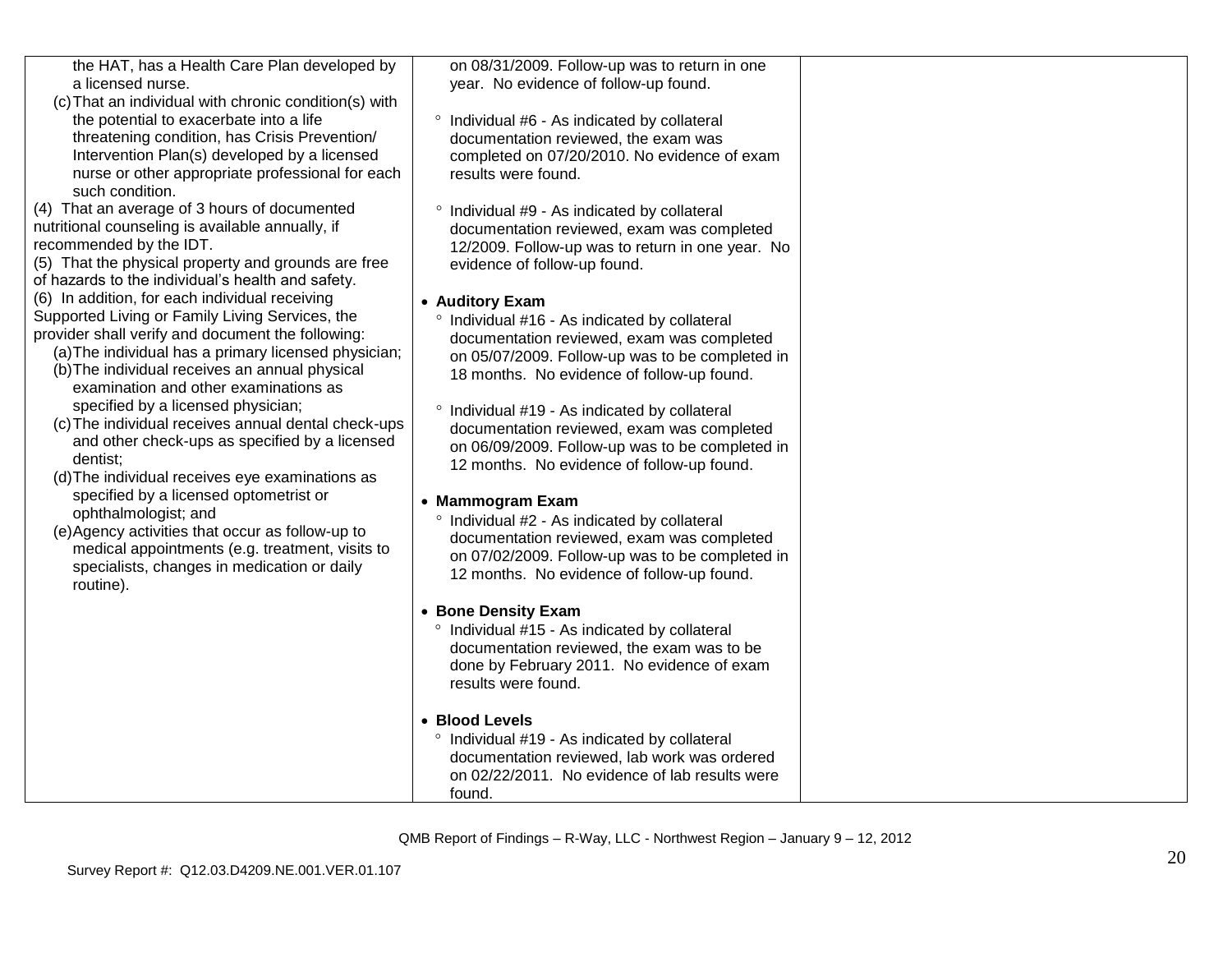| Tag # 6L25 (CoP) Residential Health &                                                                 | <b>Scope and Severity Rating: F</b>                                                               | <b>Standard Level Deficiency</b>                       |
|-------------------------------------------------------------------------------------------------------|---------------------------------------------------------------------------------------------------|--------------------------------------------------------|
| <b>Safety (Supported Living &amp; Family Living)</b>                                                  |                                                                                                   |                                                        |
| Developmental Disabilities (DD) Waiver Service                                                        | Based on observation, the Agency failed to ensure                                                 | <b>Repeat Findings:</b>                                |
| Standards effective 4/1/2007                                                                          | that each individual's residence met all requirements                                             |                                                        |
| <b>CHAPTER 6. VIII. COMMUNITY LIVING SERVICE</b>                                                      | within the standard for 13 of 14 Family Living                                                    | Based on observation, the Agency failed to ensure      |
| <b>PROVIDER AGENCY REQUIREMENTS</b>                                                                   | residences.                                                                                       | that each individual's residence met all requirements  |
| L. Residence Requirements for Family Living                                                           |                                                                                                   | within the standard for 6 of 14 Family Living          |
| <b>Services and Supported Living Services</b>                                                         | The following items were not found, not functioning or                                            | residences.                                            |
| (1) Supported Living Services and Family Living                                                       | incomplete:                                                                                       |                                                        |
| Services providers shall assure that each individual's                                                |                                                                                                   | The following items were not found, not functioning or |
| residence has:                                                                                        | <b>Family Living Requirements:</b>                                                                | incomplete:                                            |
| (a) Battery operated or electric smoke detectors,<br>heat sensors, or a sprinkler system installed in |                                                                                                   | <b>Family Living Requirements:</b>                     |
| the residence;                                                                                        | • Accessible written procedures for emergency<br>evacuation e.g. fire and weather-related threats |                                                        |
| (b) General-purpose first aid kit;                                                                    | (#5, 6, 7 & 11)                                                                                   | • Accessible written procedures for emergency          |
| (c) When applicable due to an individual's health                                                     |                                                                                                   | evacuation e.g. fire and weather-related threats       |
| status, a blood borne pathogens kit;                                                                  | • Accessible telephone numbers of poison control                                                  | (#7)                                                   |
| (d) Accessible written procedures for emergency                                                       | centers located within the line of sight of the                                                   |                                                        |
| evacuation e.g. fire and weather-related threats;                                                     | telephone (#11)                                                                                   | • Accessible written procedures for emergency          |
| (e) Accessible telephone numbers of poison control                                                    |                                                                                                   | placement and relocation of individuals in the event   |
| centers located within the line of sight of the                                                       | • Accessible written procedures for the safe storage                                              | of an emergency evacuation that makes the              |
| telephone;                                                                                            | of all medications with dispensing instructions for                                               | residence unsuitable for occupancy. The                |
| Accessible written documentation of actual<br>(f)                                                     | each individual that are consistent with the                                                      | emergency evacuation procedures shall address,         |
| evacuation drills occurring at least three (3)                                                        | Assisting with Medication Administration training or                                              | but are not limited to, fire, chemical and/or          |
| times a year. For Supported Living evacuation                                                         | each individual's ISP (#1, 3, 4, 5, 7, 8 & 12)                                                    | hazardous waste spills, and flooding (#6, 7, 8, 11,    |
| drills shall occur at least once a year during each                                                   |                                                                                                   | 12 & 19)                                               |
| shift;                                                                                                | • Accessible written procedures for emergency                                                     |                                                        |
| Accessible written procedures for the safe                                                            | placement and relocation of individuals in the event                                              |                                                        |
| storage of all medications with dispensing                                                            | of an emergency evacuation that makes the                                                         |                                                        |
| instructions for each individual that are                                                             | residence unsuitable for occupancy. The                                                           |                                                        |
| consistent with the Assisting with Medication                                                         | emergency evacuation procedures shall address,                                                    |                                                        |
| Administration training or each individual's ISP;                                                     | but are not limited to, fire, chemical and/or                                                     |                                                        |
| and<br>(h) Accessible written procedures for emergency                                                | hazardous waste spills, and flooding (#2, 3, 4, 6, 7,                                             |                                                        |
| placement and relocation of individuals in the                                                        | 8, 11, 12, 15, 18 & 19)                                                                           |                                                        |
| event of an emergency evacuation that makes                                                           |                                                                                                   |                                                        |
| the residence unsuitable for occupancy. The                                                           |                                                                                                   |                                                        |
| emergency evacuation procedures shall                                                                 |                                                                                                   |                                                        |
| address, but are not limited to, fire, chemical                                                       |                                                                                                   |                                                        |
| and/or hazardous waste spills, and flooding.                                                          |                                                                                                   |                                                        |
|                                                                                                       |                                                                                                   |                                                        |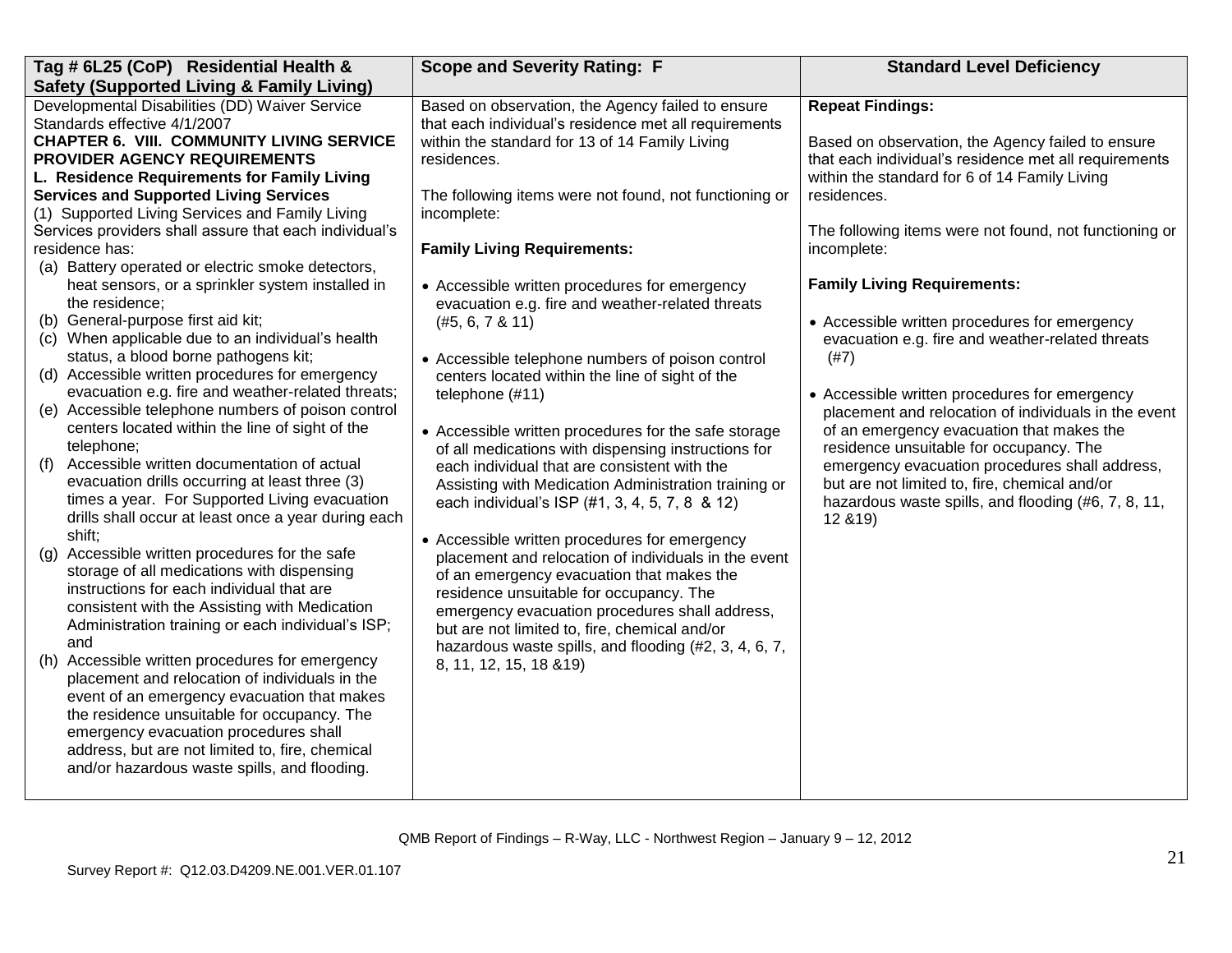| <b>Standard of Care</b>                                                      | March 21 - 25, 2011 Deficiencies | January 9 - 12, 2012<br>Verification Survey - New and Repeat<br><b>Deficiencies</b> |
|------------------------------------------------------------------------------|----------------------------------|-------------------------------------------------------------------------------------|
| Tag # 1A03 CQI System                                                        | Scope and Severity Rating: C     | Completed                                                                           |
| Tag # 1A05 (CoP) General Requirements                                        | Scope and Severity Rating: F     | Completed                                                                           |
| Tag # 1A08 Agency Case File                                                  | Scope and Severity Rating: B     | Completed                                                                           |
| Tag # 1A08.1 Agency Case File - Progress<br><b>Notes</b>                     | Scope and Severity Rating: B     | Completed                                                                           |
| Tag # 1A09 Medication Delivery (MAR) -<br><b>Routine Medication</b>          | Scope and Severity Rating: E     | Completed                                                                           |
| Tag # 1A09.1 Medication Delivery - PRN<br>Medication                         | Scope and Severity Rating: D     | Completed                                                                           |
| Tag # 1A20 DSP Training Documents                                            | Scope and Severity Rating: E     | Completed                                                                           |
| Tag #1A22 Staff Competence                                                   | Scope and Severity Rating: D     | Completed                                                                           |
| Tag # 1A28.1 (CoP) Incident Mgt. System<br><b>Personnel Training</b>         | Scope and Severity Rating: E     | Completed                                                                           |
| Tag # 1A29 Complaints / Grievances -<br>Acknowledgement                      | Scope and Severity Rating: A     | Completed                                                                           |
| Tag # 1A31 (CoP) Client Rights/Human                                         | Scope and Severity Rating: D     | Completed                                                                           |
| Tag # 1A32 & 6L14 (CoP) ISP Implementation                                   | Scope and Severity Rating: E     | Completed                                                                           |
| Tag # 1A36 Service Coordination                                              | Scope and Severity Rating: A     | Completed                                                                           |
| Tag # 1A37 Individual Specific Training                                      | Scope and Severity Rating: F     | Completed                                                                           |
| Tag # 5I11 Reporting Requirements (Community<br>Inclusion Quarterly Reports) | Scope and Severity Rating: A     | Completed                                                                           |
| Tag # 5136 CA Reimbursement                                                  | Scope and Severity Rating: B     | Completed                                                                           |
| Tag # 6L06 (CoP) - FL Requirements                                           | Scope and Severity Rating: E     | Completed                                                                           |
| Tag # 6L14 Residential Case File                                             | Scope and Severity Rating: E     | Completed                                                                           |